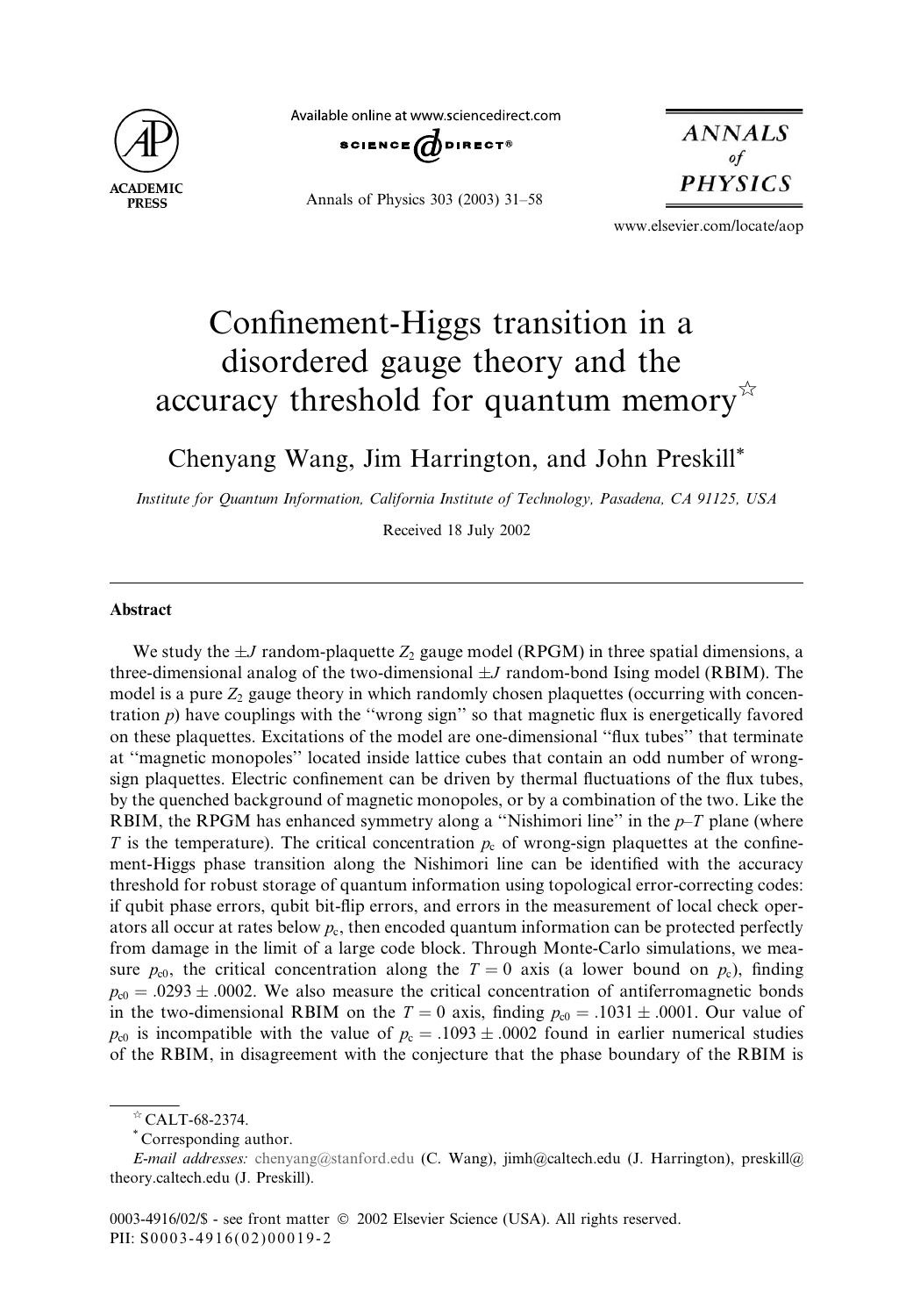vertical (parallel to the T axis) below the Nishimori line. The model can be generalized to a rank-r antisymmetric tensor field in d dimensions, in the presence of quenched disorder. 2002 Elsevier Science (USA). All rights reserved.

#### 1. Introduction

Spin systems with quenched randomness have been extensively studied, leading to valuable insights that apply to (for example) spin glass materials, quantum Hall systems, associative memory, error-correcting codes, and combinatorial optimization problems [1–3]. Gauge systems with quenched randomness, which have received comparatively little attention, will be studied in this paper.

The gauge models we consider are intrinsically interesting because they provide another class of simple systems with disorder-driven phase transitions. But our investigation of these models has a more specific motivation connected to the theory of quantum error correction.

In practice, coherent quantum states rapidly decohere due to uncontrollable interactions with the environment. But in principle, if the quantum information is cleverly encoded [6,7], it can be stabilized and preserved using fault-tolerant recovery protocols [8]. Kitaev [4,5] proposed a particularly promising class of quantum error-correcting codes (*surface codes*) in which the quantum processing required for error recovery involves only *local* interactions among qubits arranged in a two-dimensional block, and the protected information is associated with global topological properties of the quantum state of the block. If the error rate is small, then the topological properties of the code block are well protected, and error recovery succeeds with a probability that rapidly approaches one in the limit of a large code block. But if the error rate is above a critical value, the accuracy threshold, then quantum error correction is ineffective.

In [9], a precise connection was established between the accuracy threshold achievable with surface codes and the confinement-Higgs transition in a three-dimensional  $Z_2$  lattice gauge model with quenched randomness. The model has two parameters: the temperature T and the concentration  $p$  of "wrong-sign" plaquettes. On wrong-sign plaquettes (which are analogous to antiferromagnetic bonds in a spin system) it is energetically favorable for the  $Z_2$  magnetic flux to be nontrivial. In the mapping between quantum error recovery and the gauge model, the quenched fluctuations correspond to the actual errors introduced by the environment; these impose sites of frustration, magnetic monopoles, corresponding to an "error syndrome" that can be measured by executing a suitable quantum circuit. Thermally fluctuating magnetic flux tubes, which terminate at magnetic monopoles, correspond to the ensemble of possible error patterns that could generate a particular error syndrome. (The temperature  $T$  is tied to the strength  $p$  of the quenched fluctuations through a Nishimori relation [10].) When the disorder is weak and the temperature low (corresponding to a small error rate), the system is in a magnetically ordered Higgs phase. In the surface code, magnetic order means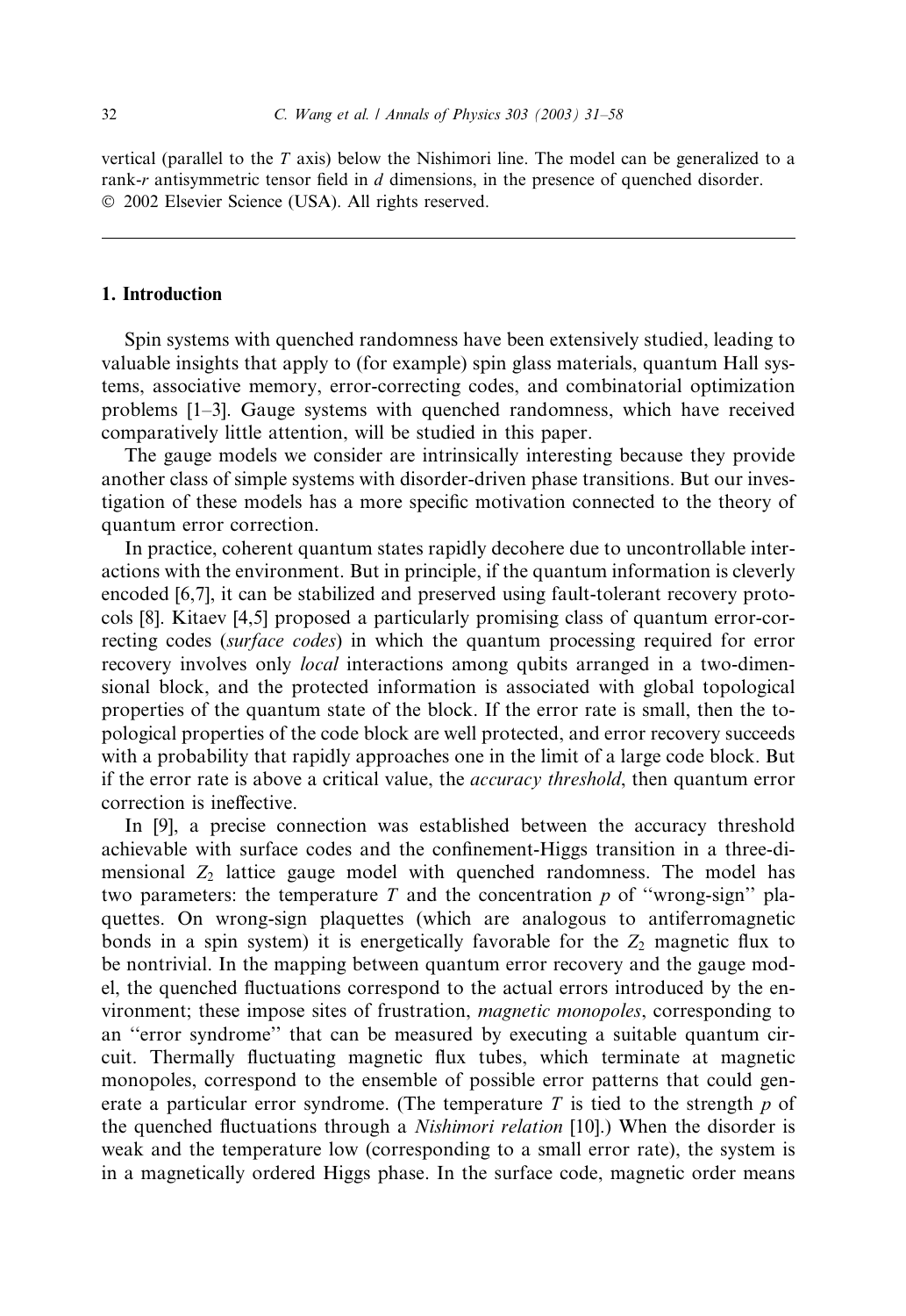that all likely error patterns that might have produced the observed error syndrome are topologically equivalent, so that the topologically encoded information resists damage. But at a critical value  $p_c$  of the disorder strength (and a temperature determined by Nishimoris relation), magnetic flux tubes condense and the system enters the magnetically disordered confinement phase. In the surface code, magnetic disorder means that the error syndrome cannot point to likely error patterns belonging to a unique topological class; therefore topologically encoded information is vulnerable to damage.

Although the code block is two dimensional, the gauge model is three dimensional because one dimension represents time. Time enters the analysis of recovery because measurements of the error syndrome might themselves be faulty; therefore measurements must be repeated on many successive time slices if they are to provide reliable information about the errors that have afflicted the code block. If qubit phase errors, qubit bit-flip errors, and errors in the measurement of local check operators all occur at rates below  $p_c$ , then encoded quantum information can be protected perfectly from damage in the limit of a large code block. As we consider more and more reliable measurements of the syndrome, the corresponding three-dimensional gauge model becomes more and more anisotropic, reducing in the limit of perfect measurements to the two-dimensional random-bond Ising model.

The numerical value  $p_c$  of the accuracy threshold is of considerable interest, since it characterizes how reliably quantum hardware must perform in order for a quantum memory to be robust. In the three-dimensional  $Z_2$  gauge model,  $p_c$  is the value of the wrong-sign plaquette concentration where the confinement-Higgs boundary crosses the Nishimori line in the  $p$ –T plane. A lower bound on  $p_c$  is provided by the critical concentration  $p_{c0}$  on the  $T = 0$  axis. In [9], an analytic argument established that  $p_{c0} \ge 0.0114$ . In this paper we report on a numerical calculation that finds  $p_{c0} = .0293 \pm .0002.$ 

In the case where the error syndrome can be measured flawlessly, the critical error rate is given by the critical antiferromagnetic bond concentration on the Nishimori line of the two-dimensional random-bond Ising model (RBIM). Numerical calculations performed earlier by other authors [11,12] have established  $p_c = .1093 \pm .0002$ . According to a conjecture of Nishimori [13] and Kitatani [14], this value of  $p_c$  should agree with the critical bond concentration  $p_{\rm c0}$  of the 2D RBIM on the  $T = 0$  axis. The same reasoning that motivates this conjecture for the RBIM indicates that  $p_c = p_{c0}$  for the 3D random-plaquette gauge model (RPGM) as well. However, we have calculated  $p_{c0}$  in the 2D RBIM numerically, finding  $p_{c0} = .1031 \pm .0001$ . Our value of  $p_{c0}$  agrees with an earlier numerical calculation by Kawashima and Rieger [23], but disagrees with the conjecture that  $p_c = p_{c0}$ .

In Section 2 we describe in more detail the properties of the 2D RBIM and the 3D RPGM, emphasizing the importance of the Nishimori line and the inferences that can be made about the behavior of order parameters on this line. Section 3 reviews the connection between the models and error recovery using surface codes. Our numerical results for  $p_{c0}$  and for the critical exponent  $v_0$  at the  $T = 0$  critical point are presented in Section 4. Section 5 summarizes our conclusions.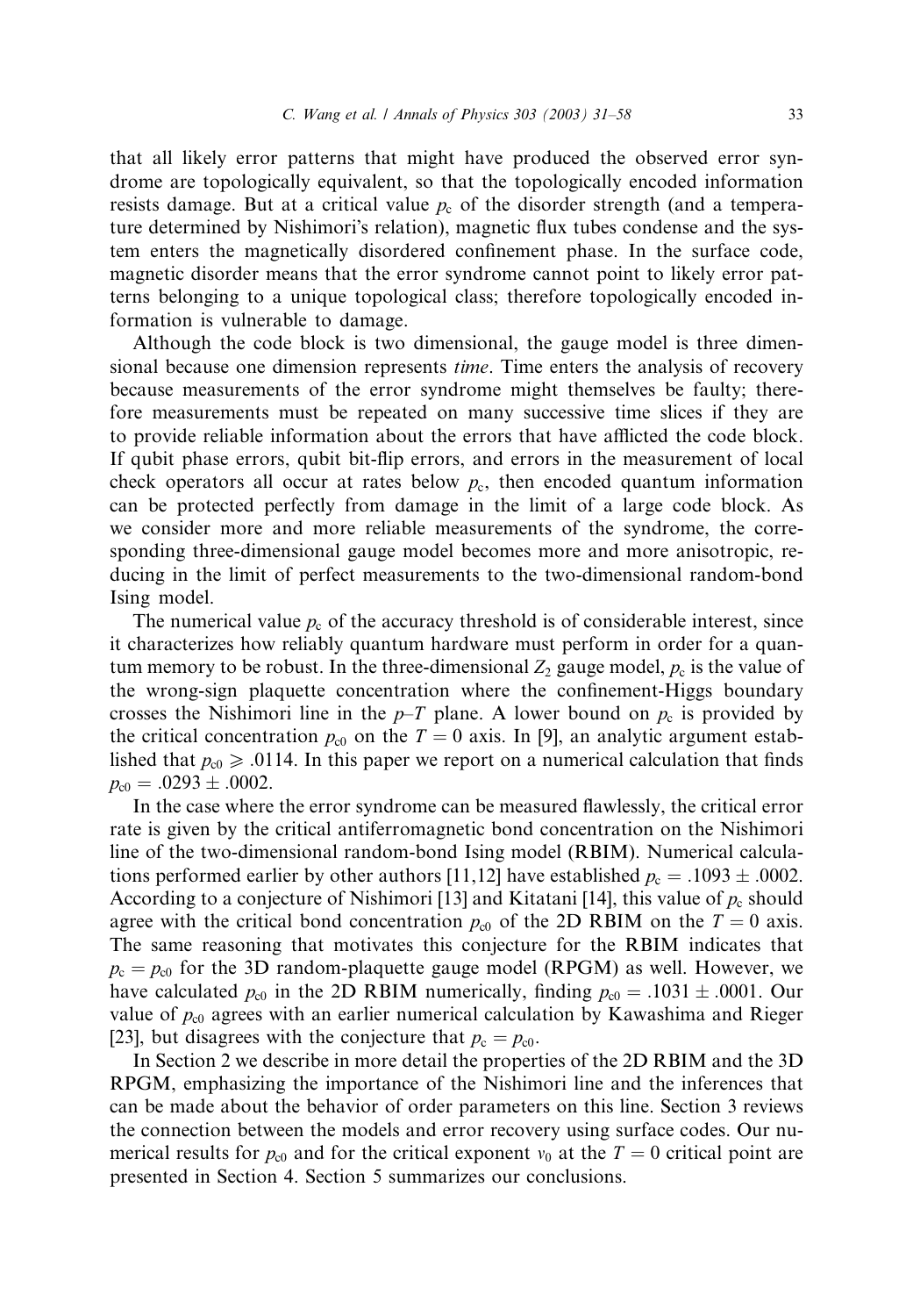# 2. Models

# 2.1. Random-bond Ising model

The two-dimensional  $\pm J$  random-bond Ising model (RBIM) has a much studied multicritical point at which both the temperature and the strength of quenched disorder are nonzero. This model is an Ising spin system on a square lattice, with a variable  $S_i = \pm 1$  residing at each lattice site *i*. Its Hamiltonian is

$$
H = -J \sum_{\langle ij \rangle} \tau_{ij} S_i S_j,\tag{1}
$$

where *J* is the strength of the coupling between neighboring spins, and  $\tau_{ij} = \pm 1$  is a quenched random variable. (That is,  $\tau_{ij}$  depends on what *sample* of the system is selected from a certain ensemble, but is not subject to thermal fluctuations.) The  $\tau_{ij}$ 's are independently and identically distributed, with the antiferromagnetic choice  $\tau_{ij} = -1$  (favoring that neighboring spins antialign) occurring with probability p, and the ferromagnetic choice  $\tau_{ij} = +1$  (favoring that neighboring spins align) occurring with probability  $1 - p$ . We refer to p as the concentration of antiferromagnetic bonds, or simply the bond concentration.

The free energy F of the model at inverse temperature  $\beta$ , averaged over samples, is

$$
[\beta F(K,\tau)]_{K_p} = -\sum_{\tau} P(K_p,\tau) \ln Z(K,\tau), \qquad (2)
$$

where

$$
Z(K,\tau) = \sum_{S} \exp\left(K \sum_{\langle ij \rangle} \tau_{ij} S_i S_j\right)
$$
 (3)

is the partition function for sample  $\tau$  (with  $K = \beta J$ ), and

$$
P(K_p, \tau) = (2 \cosh K_p)^{-N_B} \times \exp\left(K_p \sum_{\langle ij \rangle} \tau_{ij}\right)
$$
 (4)

is the probability of the sample  $\tau$ ; here

$$
\frac{p}{1-p} = e^{-2K_p} \tag{5}
$$

and  $N_B$  is the number of bonds.

The partition function  $Z(K, \tau)$  is invariant under the change of variable

$$
S_i \to \sigma_i S_i, \quad \tau_{ij} \to \sigma_i \sigma_j \tau_{ij}, \tag{6}
$$

where  $\sigma_i = \pm 1$ . Thus  $\tau$  itself has no invariant meaning—samples  $\tau$  and  $\tau'$  that differ by the change of variable have equivalent physics. The only invariant property of  $\tau$ that cannot be modified by such a change of variable is the distribution of frustration that  $\tau$  determines. If an odd number of the bonds contained in a specified plaquette have  $\tau = -1$  then that plaquette is frustrated—an *Ising vortex* resides at the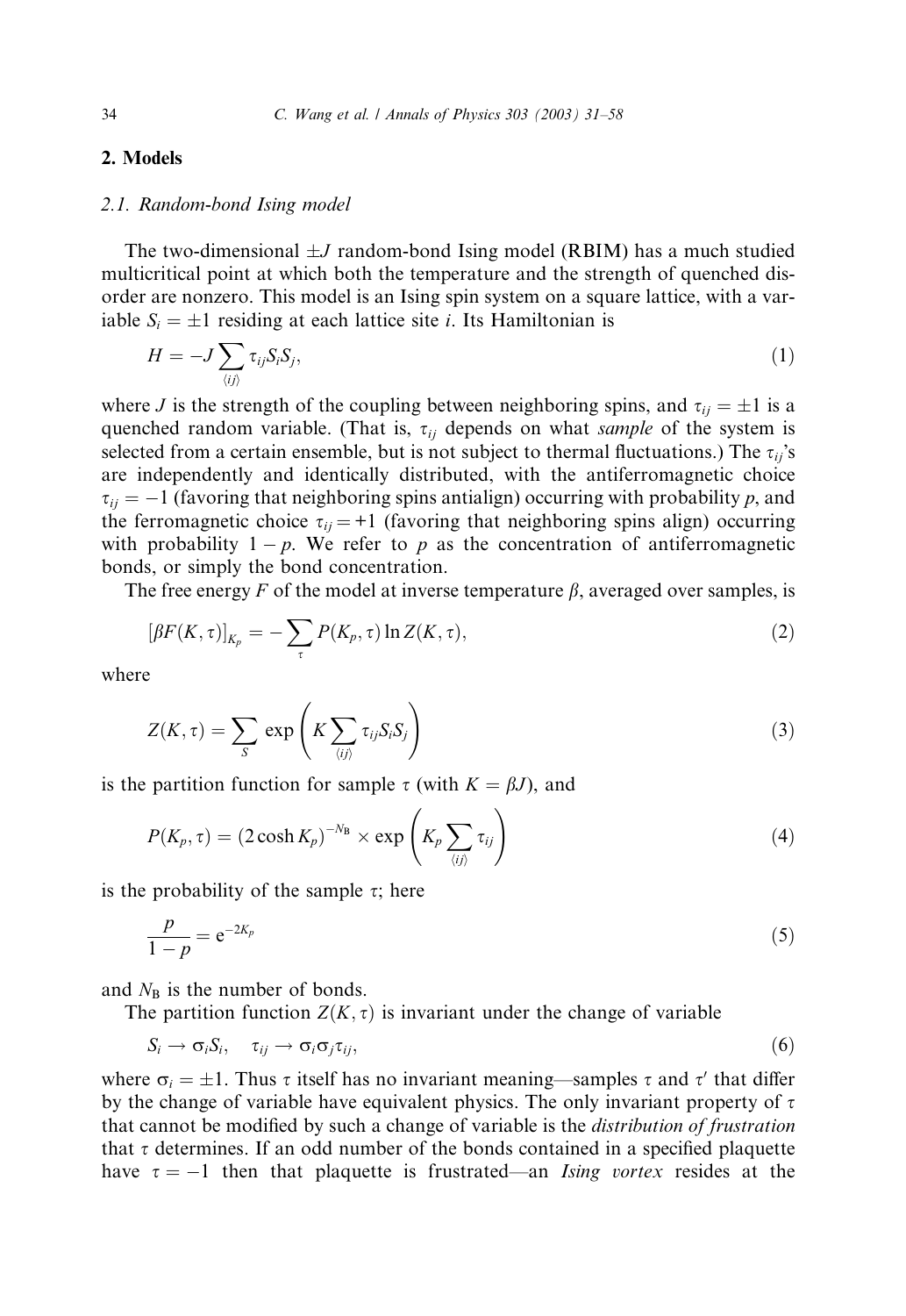plaquette. For purposes of visualization, we sometimes will find it convenient to define the spin model on the dual lattice so that the spins reside on plaquettes and the Ising vortices reside on sites. Then excited bonds with  $\tau_{ij}S_iS_j = -1$  form onedimensional chains that terminate at the frustrated sites.

Changes of variable define an equivalence relation on the set of  $2^{N_B} \tau$  configurations: there are the  $2^{N_S}$  elements of each equivalence class (the number of changes of variable, where  $N<sub>S</sub>$  is the number of sites) and there are  $2<sup>N<sub>S</sub></sup>$  classes (the number of configurations for the Ising vortices—note that  $N_B = 2N_S$  for a square lattice on the 2-torus, and that the number of plaquettes is  $N_P = N_S$ ). Denote a distribution of Ising vortices, or equivalently an equivalence class of  $\tau$ 's, by  $\eta$ . The probability  $P(K_p, \eta)$  of  $\eta$  is found by summing  $P(K_p, \tau)$  over all the representatives of the class; hence

$$
(2\cosh K_p)^{N_B} P(K_p, \eta) = (2\cosh K_p)^{N_B} \sum_{\tau \in \eta} P(K_p, \tau)
$$

$$
= \sum_{\sigma} \exp\left(K_p \sum_{\langle ij \rangle} \tau_{ij} \sigma_i \sigma_j\right) = Z(K_p, \eta). \tag{7}
$$

Apart from a normalization factor, the probability of a specified distribution of frustration is given by the partition function of the model, but with  $K = \beta J$  replaced by  $K_p$ .

In this model, we can define an order parameter that distinguishes the ferromagnetic and paramagnetic phases. Let

$$
m^{2}(K, K_{p}) = \lim_{|i-j|\to\infty} \left[ \left\langle S_{i} S_{j} \right\rangle_{K} \right]_{K_{p}}, \tag{8}
$$

where  $\langle \cdot \rangle_K$  denotes the average over thermal fluctuations,  $[\cdot]_{K_p}$  denotes the average over samples, and  $|i-j|$  denotes the distance between site i and site j; then in the ferromagnetic phase  $m^2 > 0$  and in the paramagnetic phase  $m^2 = 0$ . But the twopoint correlation function  $\langle S_i S_j \rangle_K$  is not invariant under the change of variable Eq. (6), so how should  $m^2$  be interpreted?

Following [9], denote by E the set of bonds that are antiferromagnetic  $(\tau_{ij} = -1)$ , denote by E' the set of excited bonds with  $\tau_{ij}S_iS_j = -1$ , and denote by D the set of bonds with  $S_iS_j = -1$  (those such that the neighboring spins antialign)—see Fig. 1. Then  $D = E + E'$  is the disjoint union of E and E' (containing bonds in E or E' but not both). Furthermore, D contains an even number of the bonds that meet at any given site; that is,  $D$  is a cycle, a chain of bonds that has no boundary points. The quantity  $S_iS_j$  just measures whether a line connecting i and j crosses D an even number  $(S_iS_j = 1)$  or an odd number  $(S_iS_j = -1)$  of times.

Now D consists of disjoint ''domain walls'' that form closed loops. If loops that are arbitrarily large appear with appreciable weight in the thermal ensemble, then the two-point function  $\langle S_iS_j\rangle_k$  decays like  $\exp(-|i-j|/\xi)$ —fluctuations far from the sites  $i$  and  $j$  contribute to the correlation function. Thus the spins are disordered and  $m^2 = 0$ . But if large loops occur only with negligible probability, then only fluctuations localized near  $i$  and  $j$  contribute significantly; the spin correlation persists at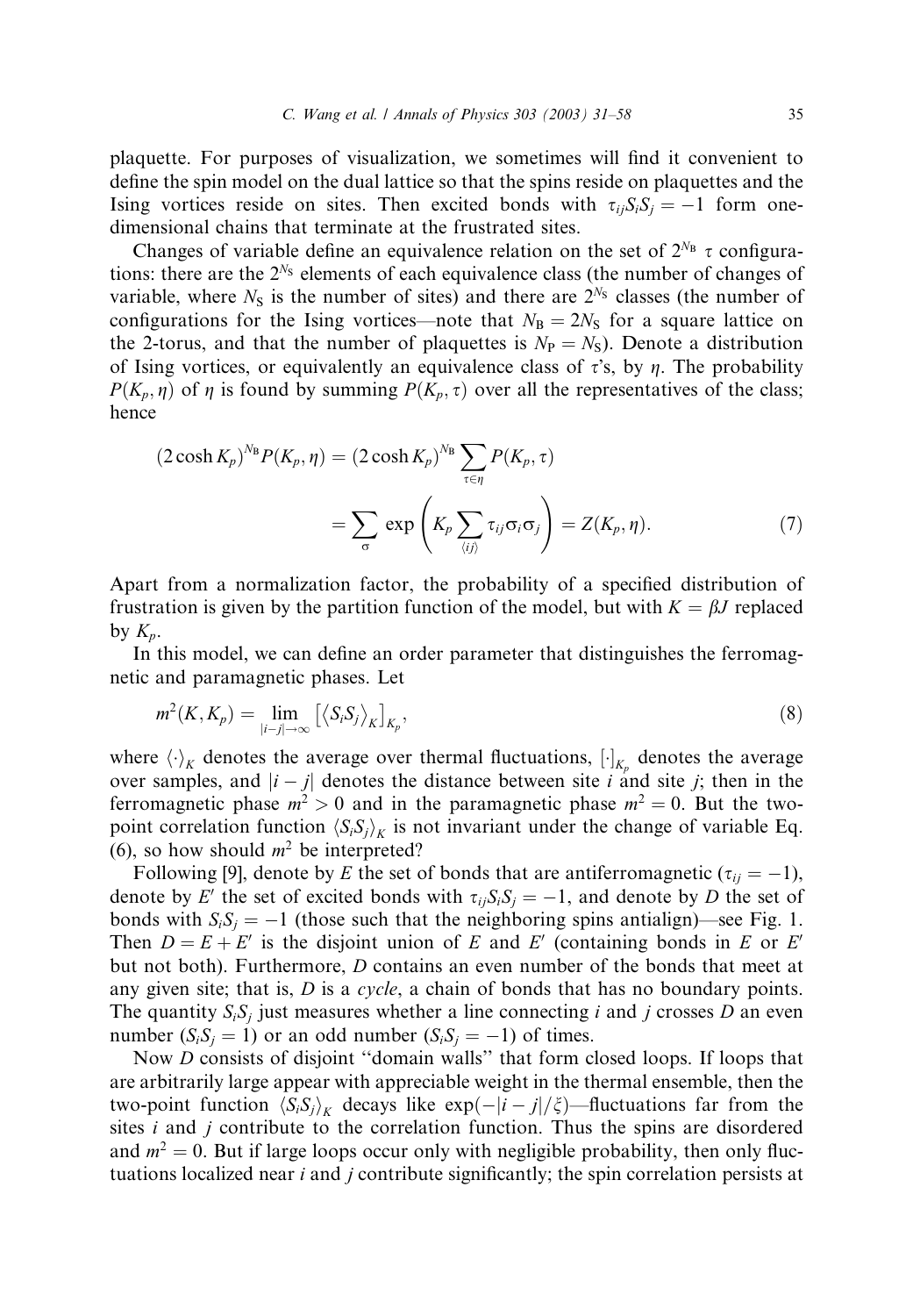

Fig. 1. The chain E of antiferromagnetic bonds (darkly shaded) and the chain  $E'$  of excited bonds (lightly shaded), in the two-dimensional random-bond Ising model. Ising spins taking values in  $\{\pm 1\}$  reside on plaquettes; Ising vortices (boundary points of  $E$ ) are located on the sites marked by filled circles. The bonds of E' comprise a one-dimensional defect that connects the vortices. The cycle  $D = E + E'$  encloses a domain of spins with the value  $-1$ .

large distances and  $m^2 > 0$ . Thus, the order parameter probes whether the chain E' of excited bonds can wander far from the chain  $E$  of ferromagnetic bonds; that is, whether  $D = E + E'$  contains arbitrarily large connected closed loops, for typical thermal fluctuations and typical samples.

Nishimori [10] observed that the model has enhanced symmetry properties along a line in the p–T plane (the Nishimori line) defined by  $K = K_p$  or  $exp(-2\beta J) =$  $p/(1-p)$ . In this case, the antiferromagnetic bond chain E and the excited bond chain  $E'$  are generated by sampling the same probability distribution, subject to the constraint that both chains have the same boundary points. This feature is preserved by renormalization group transformations, so that renormalization group flow preserves Nishimori's line [15]. The *Nishimori point*  $(p_c, T_c)$  where the Nishimori line crosses the ferromagnetic-paramagnetic phase boundary, is a renormalization group fixed point, the model's multicritical point.

When the temperature  $T$  is above the Nishimori line, excited bonds have a higher concentration than antiferromagnetic bonds, so we may say that thermal fluctuations play a more important role than quenched randomness in disordering the spins. When T is below the Nishimori line, antiferromagnetic bonds are more common than excited bonds, and the quenched randomness dominates over thermal fluctuations. Right on the Nishimori line, the effects of thermal fluctuations and quenched randomness are in balance [16].

By invoking the change of variable Eq. (6), various properties of the model on the Nishimori line can be derived [3,10]. For example, the internal energy density (or ''average bond'') can be computed analytically,

$$
[\tau_{ij}\langle S_i S_j \rangle_{K_p}]_{K_p} = 1 - 2p,\tag{9}
$$

where  $i$  and  $j$  are neighboring sites; averaged over thermal fluctuations and samples, the concentration of excited bonds is  $p$  as one would expect (and the internal energy has no singularity at the Nishimori point). Furthermore, after averaging over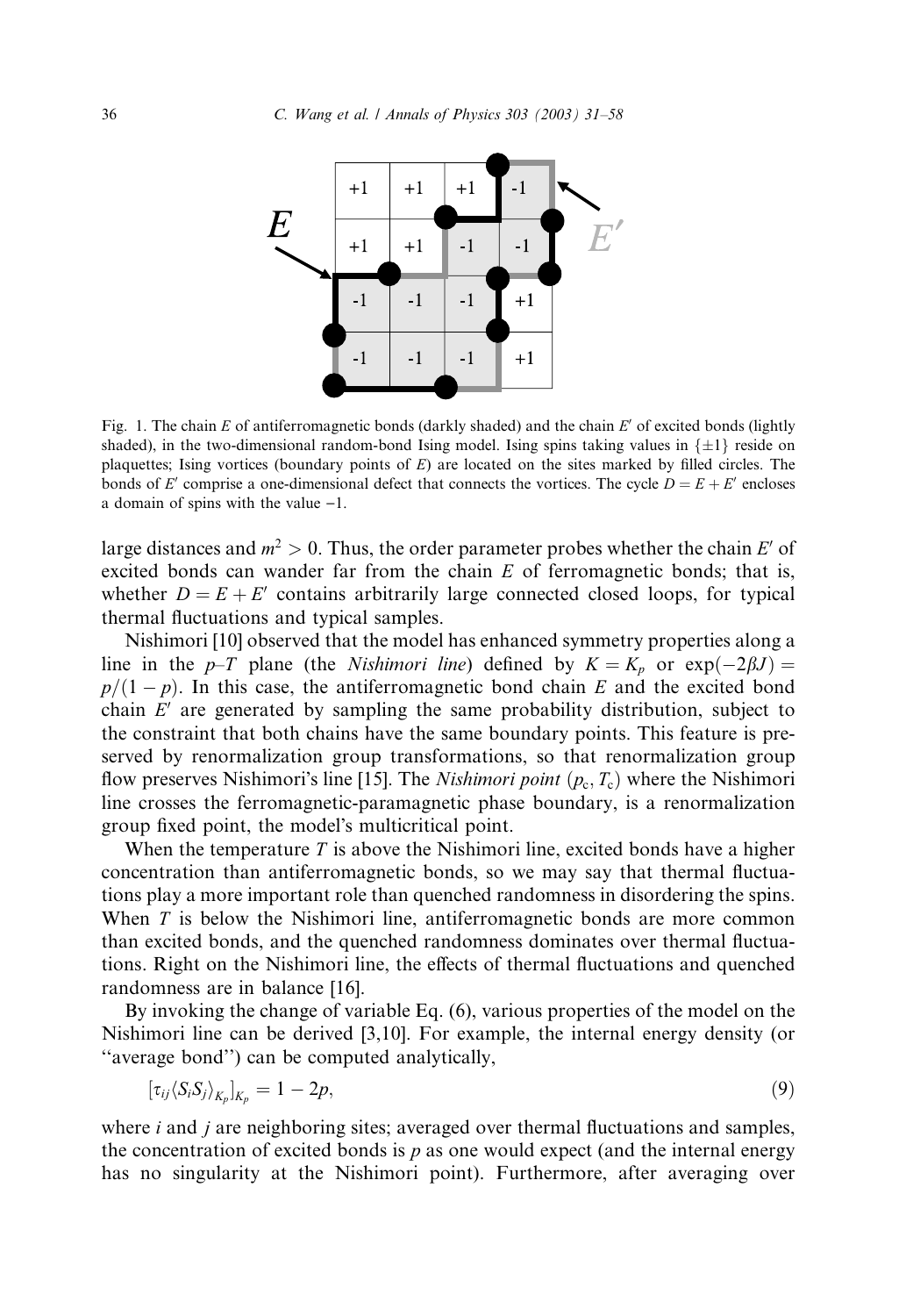disorder, the  $(2m - 1)$ st power of the k-spin correlator has the same value as the  $(2m)$ th power, for any positive integer *m*:

$$
\left[\langle S_{i_1} S_{i_2} \cdots S_{i_k} \rangle_{K_p}^{2m-1}\right]_{K_p} = \left[\langle S_{i_1} S_{i_2} \cdots S_{i_k} \rangle_{K_p}^{2m}\right]_{K_p}.
$$
\n(10)

It follows in particular that the spin-glass order parameter

$$
q^{2}(K_{p}, K_{p}) \equiv \lim_{|i-j|\to\infty} \left[ \langle S_{i} S_{j} \rangle_{K_{p}}^{2} \right]_{K_{p}}
$$
\n(11)

coincides with the ferromagnetic order parameter  $m^2(K_p, K_p)$  along the Nishimori line, reflecting the property that thermal fluctuations and quenched randomness have equal strength on this line.

Comparing Eqs. (2) and (7), we see that for  $K = K_p$  the free energy of the model coincides with the Shannon entropy of the distribution of vortices, apart from a nonsingular additive term:

$$
[\beta F(K_p, \tau)]_{K_p} = -\sum_{\eta} P(K_p, \eta) \ln P(K_p, \eta) - N_B \ln(2 \cosh K_p). \tag{12}
$$

Since the free energy is singular at the Nishimori point  $(p_c, T_c)$ , it follows that the Shannon entropy of frustration (which does not depend on the temperature) is singular at  $p = p<sub>c</sub>$  [13]. This property led Nishimori to suggest that the boundary between the ferromagnetic and paramagnetic phases occurs at  $p = p_c$  at sufficiently low temperature, and thus that the phase boundary is vertical in the  $p-T$  plane below the Nishimori point, as in Fig. 2a. Later, Kitatani [14] arrived at the same conclusion by a different route, showing that the verticality of the phase boundary follows from



Fig. 2. The phase diagram of the random-bond Ising model (shown schematically), with the temperature  $T$  on the vertical axis and the concentration  $p$  of antiferromagnetic bonds on the horizontal axis. The solid line is the boundary between the ferromagnetic (ordered) phase and the paramagnetic (disordered) phase. The dotted line is the Nishimori line  $e^{-2\beta J} = p/(1-p)$ , which crosses the phase boundary at the Nishimori point (the heavy black dot). It has been conjectured, but not proven, that the phase boundary from the Nishimori point to the  $p$ -axis is vertical, as in (a). The numerics reported in Section 4 favor the reentrant phase diagram shown in (b). The deviation of the critical bond concentration  $p_c$  on the Nishimori line from the critical bond concentration  $p_{c0}$  on the  $T = 0$  axis has been exaggerated in (b) for clarity.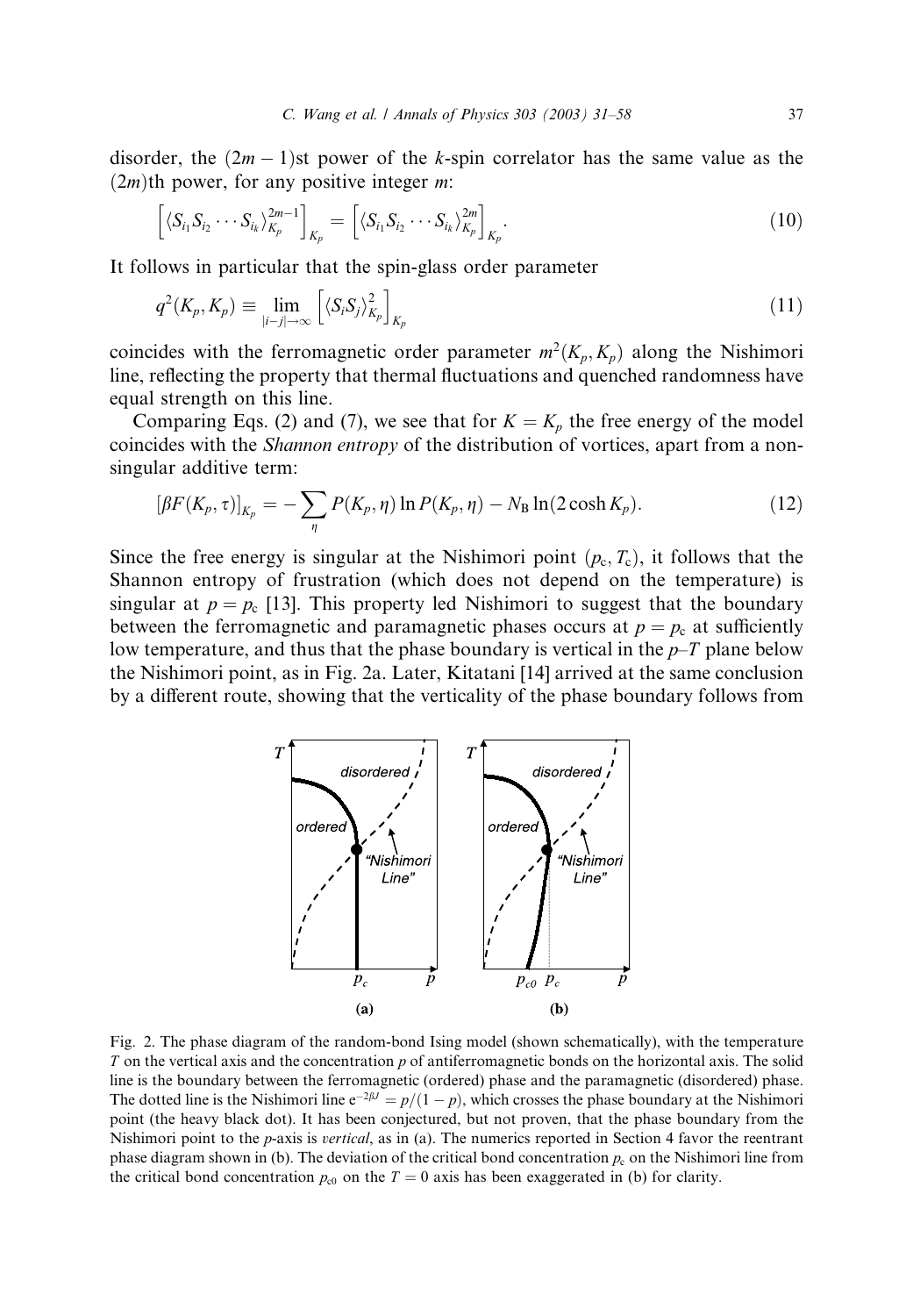an ''appropriate condition.'' These arguments, while suggestive, do not seem compelling to us. There is no known rigorous justification for Kitatanis condition, and no rigorous reason why the ferro-para boundary must coincide with the singularity in the entropy of frustration, even at low temperature. Hence we regard the issue of the verticality of the phase boundary as still unsettled. Nishimori did argue convincingly that the phase boundary cannot extend to any value of p greater than  $p_c$ [10], and Le Doussal and Harris argued that the tangent to the phase boundary is vertical at the Nishimori point [15], but these results leave open the possibility of a "reentrant" boundary that slopes back toward the  $T$  axis below the Nishimori point, as in Fig. 2b.

The RBIM can also be defined in  $d$  dimensions. Much of the above discussion still applies, with minor modifications. Consider, for example,  $d = 3$ . On the dual lattice, spins reside on lattice cubes and the bonds become plaquettes shared by two neighboring cubes. The set of antiferromagnetic bonds  $E$  is dual to a two-dimensional surface, and its boundary  $\partial E$  consists of one-dimensional loops—the Ising *strings* where the spins are frustrated. The set of excited bonds  $E'$  is dual to another two-dimensional surface that is also bounded by the Ising strings:  $\partial E' = \partial E$ . The spins are disordered if the two-cycle  $D = E + E'$  contains arbitrarily large closed connected surfaces for typical thermal fluctuations and typical samples. Similarly, in d dimensions, frustration is localized on closed surfaces of dimension  $d - 2$ , and the thermally fluctuating defects are dimension- $(d-1)$  surfaces that terminate on the locus of frustration. For any  $d$ , the model has enhanced symmetry along the Nishimori line  $K = K_p$ , where antiferromagnetic bonds and excited bonds are drawn from the same probability distribution.

In the absence of quenched disorder, the two-dimensional Ising model is mapped to itself by a duality relation that can be used to infer properties of the critical theory. When quenched disorder is introduced, however, the two-dimensional random bond Ising model is mapped under duality to a model with Boltzmann weights that are not positive definite [17], so that it is not easy to draw any firm conclusions.

# 2.2. Random-plaquette gauge model

In the d-dimensional RBIM, excitations have codimension 1 and terminate on a closed surface of codimension 2. The  $Z_2$  random-plaquette gauge model (RPGM) is defined in an entirely analogous manner, except that the excitations are codimension-2 objects (''magnetic flux tubes'') that terminate on codimension-3 objects (''magnetic monopoles'').

More concretely, the variables of the model are  $U_l = \pm 1$  residing on each link l of the lattice, and the Hamiltonian is

$$
H = -J\sum_{P} \tau_{P} U_{P},\tag{13}
$$

where  $J$  is the coupling strength,

$$
U_{\rm P} = \prod_{l \in P} U_l \tag{14}
$$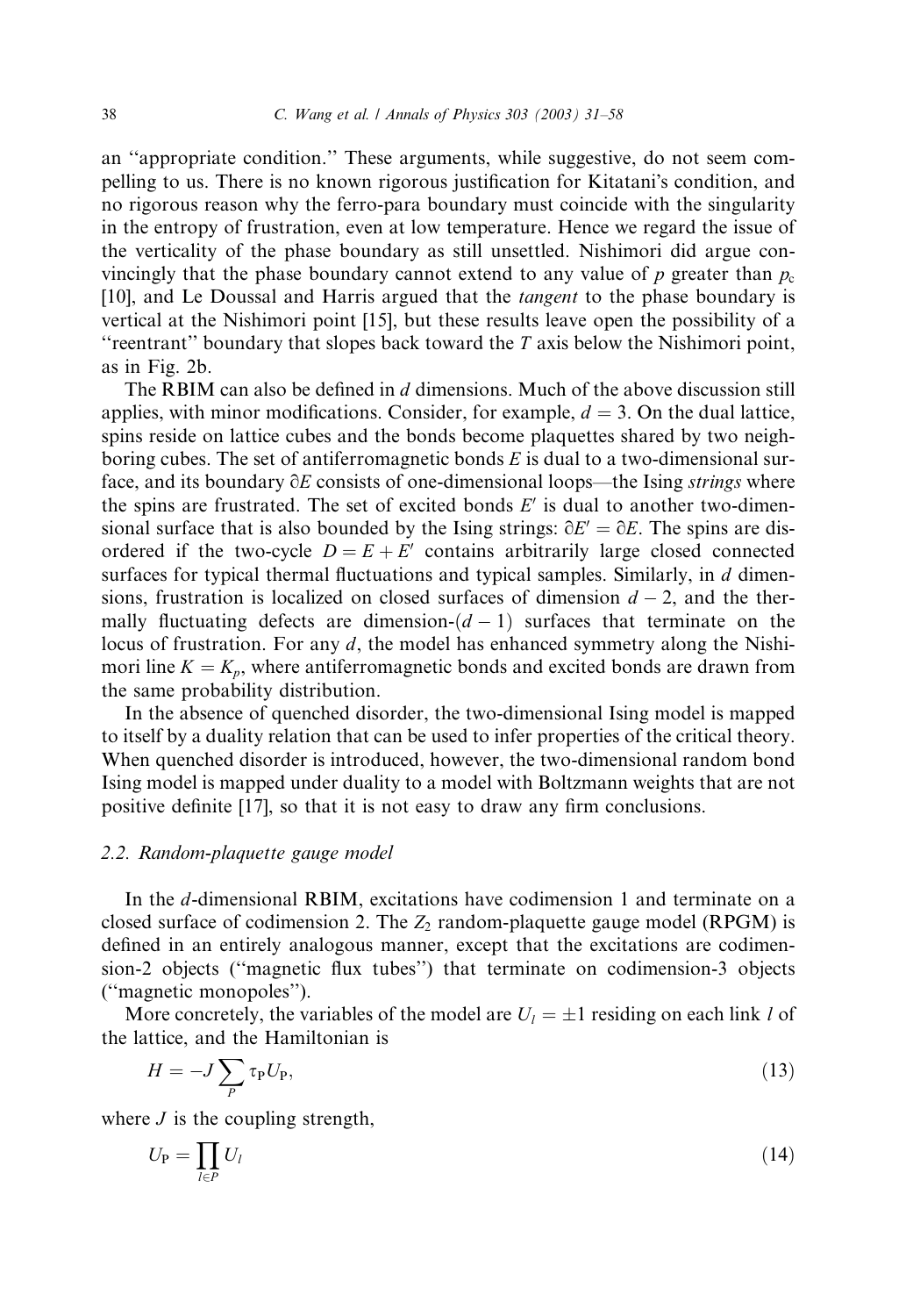is the  $Z_2$ -valued "magnetic flux" through the plaquette P, and  $\tau_P = \pm 1$  is a quenched random variable. The  $\tau_{\rm P}$ 's are independently and identically distributed, with the "wrong-sign" choice  $\tau_{\text{P}} = -1$  (favoring nontrivial flux) occurring with probability p, and the "right-sign" choice  $\tau_{\rm P} = +1$  (favoring trivial flux) occurring with probability  $1 - p$ . We refer to p as the concentration of wrong-sign plaquettes, or simply the plaquette concentration.

The free energy F of the model at inverse temperature  $\beta$ , averaged over samples, is

$$
[\beta F(K,\tau)]_{K_p} = -\sum_{\tau} P(K_p,\tau) \ln Z(K,\tau), \qquad (15)
$$

where

$$
Z(K,\tau) = \sum_{U} \exp\left(K \sum_{P} \tau_{P} U_{P}\right)
$$
 (16)

is the partition function for sample  $\tau$  (with  $K = \beta J$ ), and

$$
P(K_p, \tau) = (2\cosh K_p)^{-N_P} \times \exp\left(K_p \sum_P \tau_P\right)
$$
 (17)

is the probability of the sample  $\tau$ ; here

$$
\frac{p}{1-p} = e^{-2K_p} \tag{18}
$$

and  $N_{\rm P}$  is the number of plaquettes.

The partition function  $Z(K, \tau)$  is invariant under the change of variable

$$
U_l \to \sigma_l U_l, \quad \tau_P \to \sigma_P \tau_P,\tag{19}
$$

where  $\sigma_l = \pm 1$  and  $\sigma_P = \prod_{l \in P} \sigma_l$ . While  $\tau$  itself has no invariant meaning,  $\tau$  determines a distribution of frustration that cannot be altered by a change of variable. If an odd number of the plaquettes contained in a specified cube have  $\tau = -1$  then that cube is frustrated—a  $Z_2$  magnetic monopole resides in the cube. For purposes of visualization, we will sometimes find it convenient to define the gauge model on the dual lattice so that the gauge variables  $U_l$  reside on plaquettes, the magnetic flux on bonds, and the magnetic monopoles on sites. Then excited bonds with  $\tau_P U_P = -1$ form one-dimensional strings that terminate at monopoles.

We can define an order parameter that distinguishes the Higgs (magnetically ordered) phase and the confinement (magnetically disordered) phase. Consider the Wilson loop operator associated with a closed loop C (on the original lattice, not the dual lattice):

$$
W(C) = \prod_{l \in C} U_l \tag{20}
$$

and consider the behavior of the expectation value of  $W(C)$ , averaged over thermal fluctuations and over samples. In the Higgs phase, for a large loop C the Wilson loop operator decays exponentially with the perimeter of the loop,

$$
[\langle W(C) \rangle_K]_{K_p} \sim \exp[-\mu \cdot \text{Perimeter}(C)] \tag{21}
$$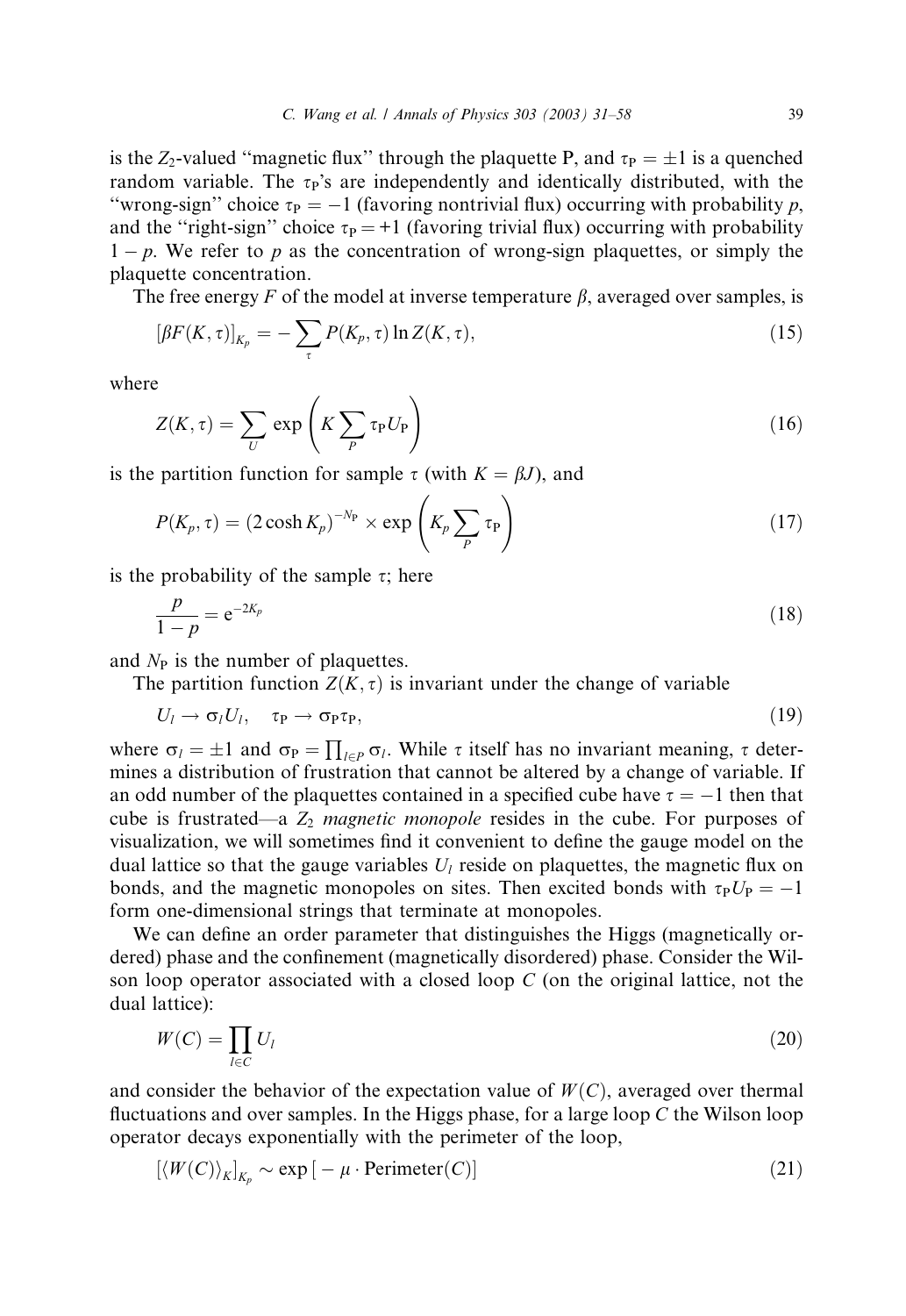while in the confinement phase it decays exponentially with the area of the minimal surface bounded by C,

$$
[\langle W(C) \rangle_K]_{K_p} \sim \exp[-\kappa \cdot \text{Area}(C)]. \tag{22}
$$

The interpretation is that on the dual lattice the wrong-sign plaquettes correspond to a one-chain E bounded by magnetic monopoles, and the excited plaquettes correspond to another one-chain E' with the same boundary; hence  $D = E + E'$  is a cycle, a sum of disjoint closed ''flux tubes.'' If arbitrarily large loops of flux appear with appreciable weight in the thermal ensemble for typical samples, then magnetic fluctuations spanning the entire surface bounded by C contribute to the expectation value of  $W(C)$ , and the area-law decay results. If large flux tubes are suppressed, then only the fluctuations localized near the loop are important, and the perimeter-law decay applies. Thus, the Wilson-loop order parameter probes whether the chain  $E'$  of excited plaquettes can wander far from the chain  $E$  of wrong-sign plaquettes; that is, whether  $D = E + E'$  contains arbitrarily large connected closed loops.

The one-chain E bounded by the magnetic monopoles is analogous to a  $Z_2$ -valued Dirac string—the change of variable Eq. (19) deforms the strings while leaving invariant the boundary of  $E$  (the locations of the monopoles). One should notice that these strings are *not* invisible to our Wilson loop operator; that is  $W(C)$  is not invariant under the change of variable. It is possible to modify  $W(C)$  to obtain an invariant object [18], but that would not be appropriate if the order parameter is supposed to probe the extent to which the thermally fluctuating defects (the excited plaquettes) depart from the quenched disorder (the Dirac strings).

Like the RBIM, the RPGM has enhanced symmetry on the Nishimori line  $K = K_p$ , and the change of variable Eq. (19) may be invoked to derive properties of the model on this line. The Nishimori line is preserved by renormalization group flow, and crosses the confinement-Higgs boundary at a multicritical point  $(p_c, T_c)$ . The internal energy (or average plaquette) can be computed on this line,

$$
\left[\tau_{\rm P} \langle U_{\rm P} \rangle_{K_p}\right]_{K_p} = 1 - 2p \tag{23}
$$

(excited plaquettes have concentration  $p$ ) and for each positive integer  $m$ , the  $(2m - 1)$ 'st power of  $W(C)$  and the 2m'th power are equal when averaged over samples,

$$
\left[ \langle W(C) \rangle_{K_p}^{2m-1} \right]_{K_p} = \left[ \langle W(C) \rangle_{K_p}^{2m} \right]_{K_p}.
$$
\n(24)

Furthermore, the free energy on the Nishimori line, apart from a nonsingular additive term, is equal to the Shannon entropy of the distribution of magnetic monopoles, so that the latter is singular at  $p = p_c$ .

In principle, the RPGM could have what might be called a ''gauge glass'' phase. In this phase, the Wilson loop, averaged over thermal and quenched fluctuations, has area-law behavior,

$$
[\langle W(C) \rangle_K]_{K_p} \sim \exp[-\kappa \cdot \text{Area}(C)],\tag{25}
$$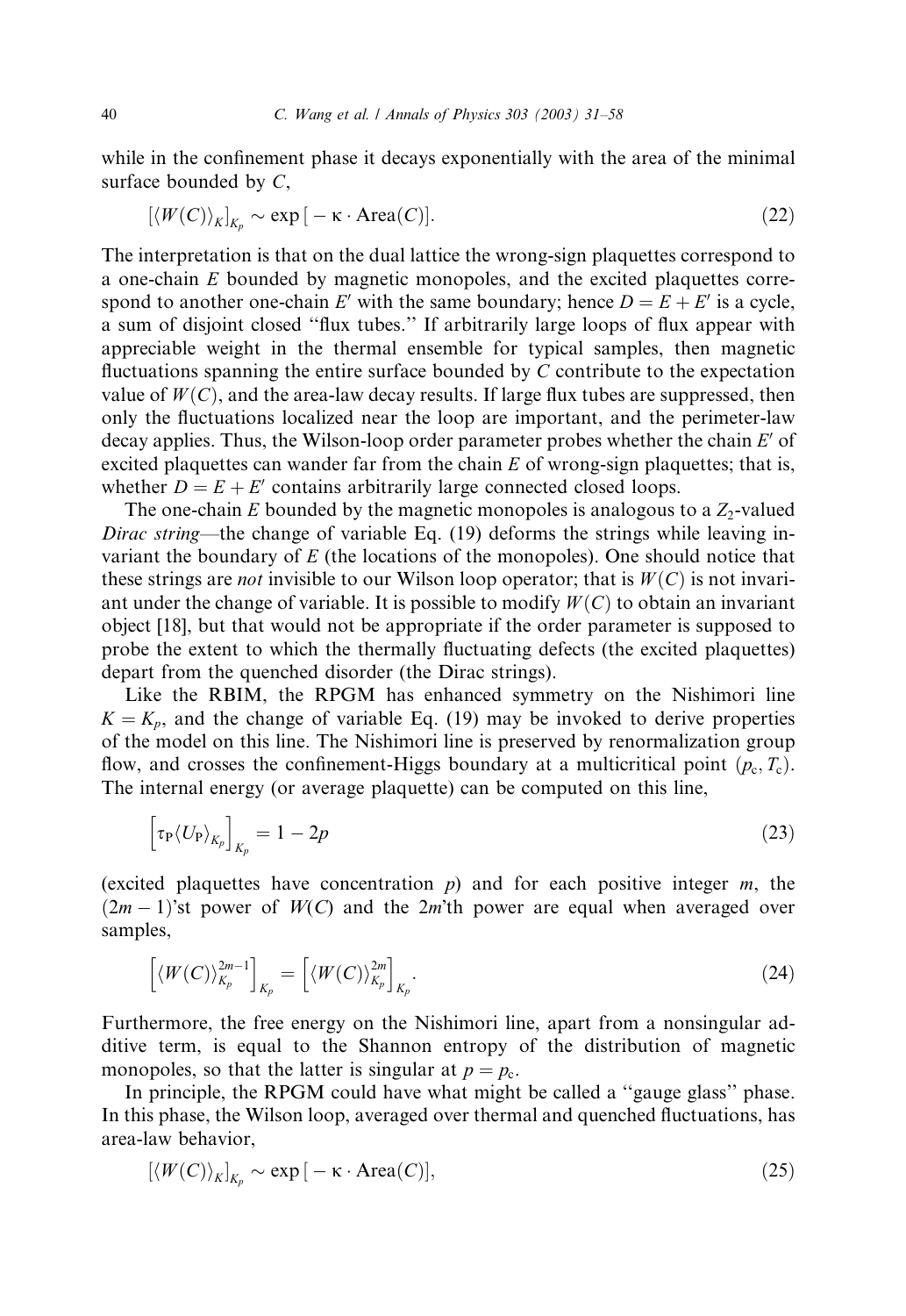but the square of its thermal expectation value, averaged over quenched fluctuations, has perimeter-law behavior:

$$
\left[ \langle W(C) \rangle_K^2 \right]_{K_p} \sim \exp \left[ -\mu \cdot \text{Perimeter}(C) \right]. \tag{26}
$$

This means that thermal fluctuations do not induce magnetic disorder for each typical sample, but that the magnetic fluctuations are large when we compare one sample to another. However, the identity Eq. (24) shows that, along the Nishimori line  $K = K_p$ , there can be no gauge glass phase. Since  $\langle W(C) \rangle$  and  $\langle W(C) \rangle^2$  have the same average over samples, both order parameters cross from perimeter to area law at the same point on the Nishimori line. (Nishimori [10] used the analogous argument to show that there is no spin glass behavior in the RBIM along the Nishimori line.)

Another useful identity that can be derived using the change of variable is

$$
[\langle W(C) \rangle_K]_{K_p} = [\langle W(C) \rangle_K \langle W(C) \rangle_{K_p}]_{K_p}.
$$
\n(27)

Since  $-1 \leqslant W(C) \leqslant 1$ , it follows that

$$
\left| \left[ \langle W(C) \rangle_K \right]_{K_p} \right| \leqslant \left[ \left| \langle W(C) \rangle_{K_p} \right| \right]_{K_p}.
$$
\n(28)

From this inequality, we may infer that if the point on the Nishimori line with concentration p is in the confinement phase, then the point  $(p, T)$  is in the confinement phase for any temperature  $T$ . (Again, the reasoning is exactly analogous to Nishimori's argument for the RBIM [10].) Since there is no gauge-glass behavior on the Nishimori line, if a point on the Nishimori line is in the confinement phase, then  $\langle W(C) \rangle_{K_n}$  already exhibits area-law decay before averaging over samples. Therefore the right-hand side of Eq. (28) shows area-law decay and so must the left-hand side. We conclude that, as for the RBIM, the phase boundary of the RPGM below the Nishimori line must either be vertical (parallel to the  $T$  axis as in Fig. 2a) or reentrant (tipping back toward the  $T$  axis as  $T$  decreases as in Fig. 2b).

# 2.3. Further generalizations

In d dimensions, the magnetic order parameter of the RBIM explores whether a thermally excited chain  $E'$  of codimension 1 (domain walls) deviates far from a quenched codimension-1 chain E (antiferromagnetic bonds), where both E and  $E'$ have the same codimension-2 boundary (the Ising vortices). Similarly, the RPGM can be defined in d dimensions, and its Wilson-loop order parameter probes whether a thermally excited chain  $E'$  of codimension 2 (flux tubes) deviates far from a quenched codimension-2 chain E (Dirac strings), where both E and E' have the same codimension-3 boundary (the magnetic monopoles).

This concept admits further generalizations. In d-dimensions, we may consider the lattice theory of a ''rank-r antisymmetric tensor field'' with quenched disorder. Then variables reside on the r-cells of the lattice, and the Hamiltonian is expressed in terms of a field strength defined on  $(r + 1)$ -cells. The sign of the coupling is deter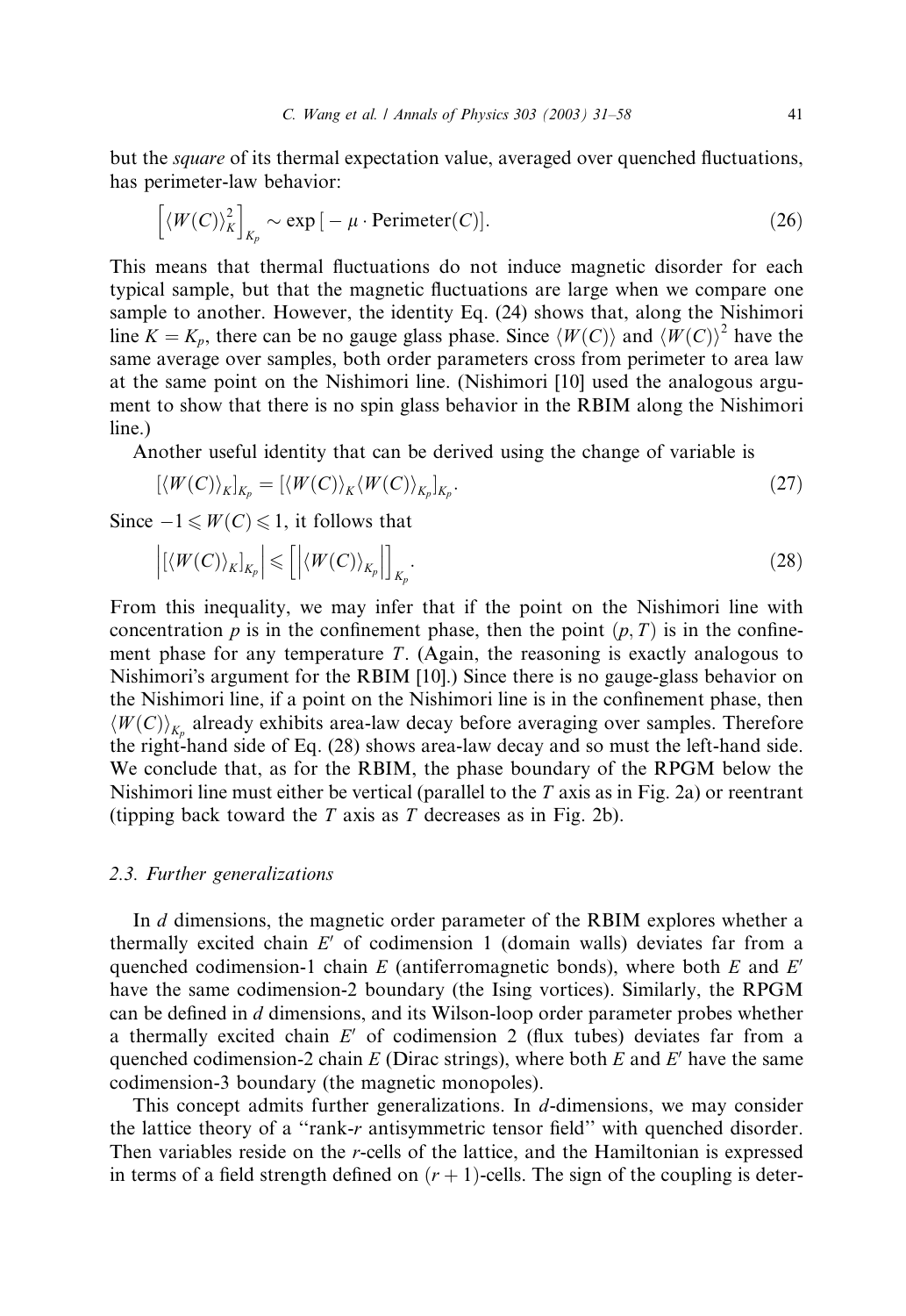mined by a random variable  $\tau$  taking values  $\pm 1$  on  $(r + 1)$ -cells; cells with the "wrong sign" have concentration p. On the dual lattice,  $\tau$  corresponds to a codimension- $(r + 1)$  chain E, and the excited cells to a codimension- $(r + 1)$  chain E', where E and E' are bounded by the same codimension- $(r + 2)$  chain of frustration. An operator analogous to the Wilson loop can be defined that detects the flux through the dimension- $(r + 1)$  "surface" bounded by a dimension-r "loop" C; this operator serves as the order parameter for an order-disorder transition. The order parameter probes whether the thermally fluctuating codimension- $(r + 1)$  chain E' deviates far from the quenched codimension- $(r + 1)$  chain E.

For any  $d$  and  $r$ , the model has enhanced symmetry on the Nishimori line, where  $K = K_p$ . Properties of the model on this line can be derived, analogous to those discussed above for the RBIM and the RPGM.

# 3. Accuracy threshold for quantum memory

How the RBIM and RPGM relate to the performance of topological quantum memory was extensively discussed in [9]. Here we will just briefly reprise the main ideas.

# 3.1. Toric codes

Quantum information can be protected from decoherence and other possible sources of error using quantum error-correcting codes [6,7] and fault-tolerant error recovery protocols [8]. Topological codes (or surface codes) are designed so that the quantum processing needed to control errors has especially nice locality properties [4,5].

Specifically, consider a system of  $2L^2$  qubits (a qubit is a two-level quantum system), with each qubit residing at a link of an  $L \times L$  square lattice drawn on a two-dimensional *torus*. (Other examples of surface codes, including codes defined on planar surfaces, are discussed in [9].) This system can encode two qubits of quantum information that are well protected from noise if the error rate is low enough. The two-qubit code space, where the protected information resides, can be characterized as a simultaneous eigenspace with eigenvalue one of a set of check operators (or ''stabilizer generators''); check operators are associated with each site and with each elementary cell (or ''plaquette'') of the lattice, as shown in Fig. 3. We use the notation

$$
I = \begin{pmatrix} 1 & 0 \\ 0 & 1 \end{pmatrix}, \quad X = \begin{pmatrix} 0 & 1 \\ 1 & 0 \end{pmatrix}, \tag{29}
$$

$$
Y = \begin{pmatrix} 0 & -i \\ i & 0 \end{pmatrix}, \quad Z = \begin{pmatrix} 1 & 0 \\ 0 & -1 \end{pmatrix}
$$
 (30)

for the  $2 \times 2$  identity and Pauli matrices. The check operator at site *i* acts nontrivially on the four links that meet at the site; it is the tensor product

$$
X_i = \otimes_{l \ni s} X_l \tag{31}
$$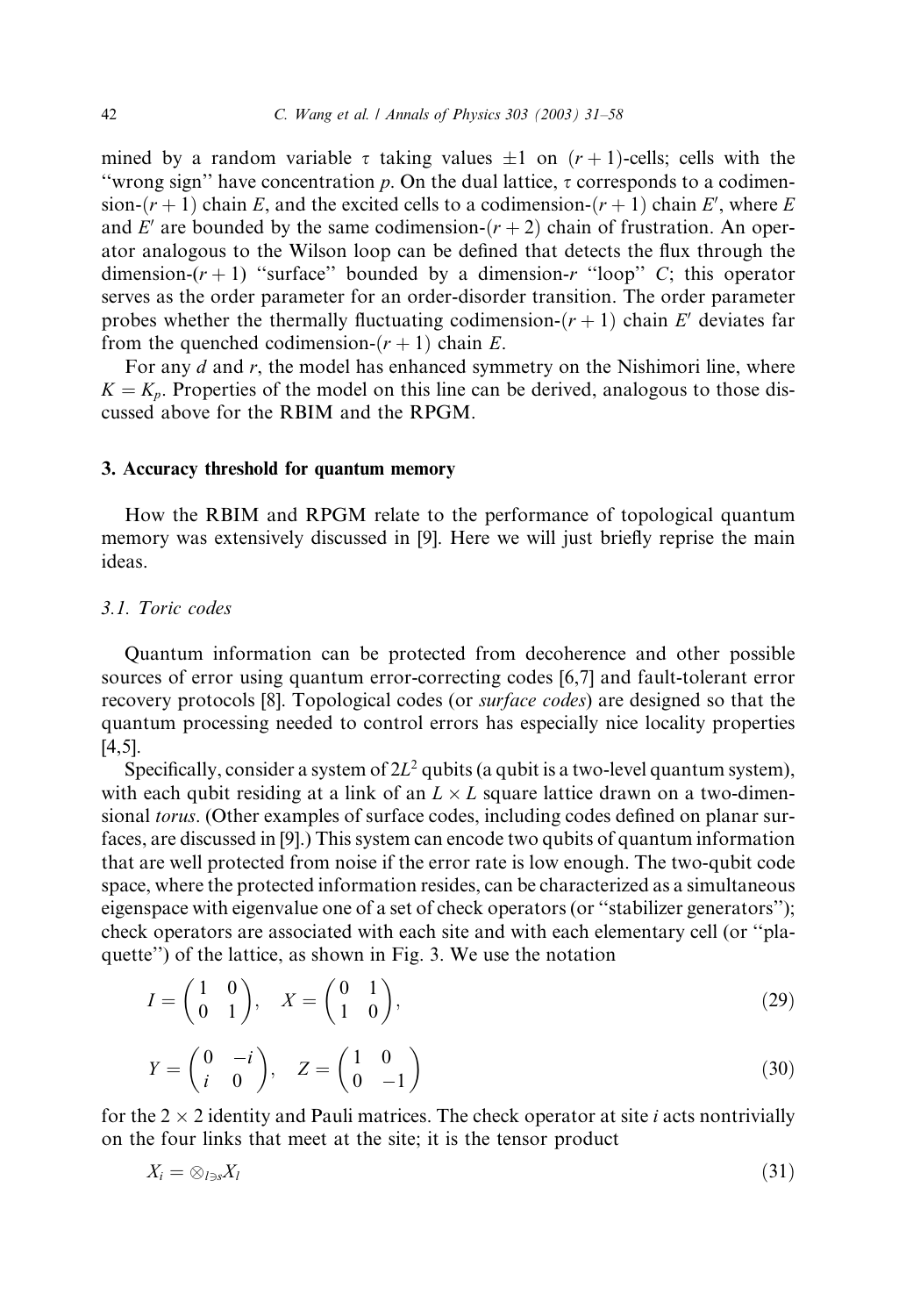

Fig. 3. The check operators of the toric code. Each plaquette operator is a tensor product of  $Z$ 's acting on the four links contained in the plaquette. Each site operator is a tensor product of  $X$ 's acting on the four links that meet at the site.

acting on those four qubits, times the identity acting on the remaining qubits. The check operator at plaquette P acts nontrivially on the four links contained in the plaquette, as the tensor product

$$
Z_{\rm P} = \otimes_{l \in P} Z_l, \tag{32}
$$

times the identity on the remaining links.

The check operators can be simultaneously diagonalized, and the toric code is the space in which each check operator acts trivially. Because of the periodic boundary conditions on the torus, the product of all  $L^2$  site operators or all  $L^2$  plaquette operators is the identity—each link operator occurs twice in the product, and  $X^2 = Z^2 = I$ . There are no further relations among these operators; therefore, there are  $2 \cdot (L^2 - 1)$  independent check operators constraining the  $2L^2$  qubits in the code block, and hence two encoded qubits (the code subspace is four dimensional).

Since the check operators are spatially local, it is useful to think of a site or plaquette where the check operator has the eigenvalue  $-1$  as the position of a localized excitation or ''defect.'' The code space contains states with no defects, which are analogous to vacuum states of a  $Z_2$  gauge theory on the torus:  $Z_P = 1$  means that there is no  $Z_2$  magnetic flux at plaquette P, and  $X_i = 1$  means that there is no  $Z_2$  electric charge at site i. (This  $Z_2$  gauge theory on the two-torus should not be confused with the three-dimensional  $Z_2$  gauge theory, described in Section 3.3, that arises in the analysis of the efficacy of error correction!)

Consider applying to the vacuum state an operator that is a tensor product of Pauli matrices  $\{Z_l\}$  acting on each of a set of links forming a connected chain  $\{l\}$ . This operator creates isolated site defects at the ends of the chain. Similarly, if we apply to the vacuum a tensor product of Pauli matrices  $\{X_i\}$  acting on a connected chain of the dual lattice, isolated plaquette defects are created at the ends of the chain, as in Fig. 4. A general ''Pauli operator'' (tensor product of Pauli matrices) can be expressed as tensor product of  $X_i$ 's and  $I_i$ 's times a tensor products of  $Z_i$ 's and  $I_i$ 's; this operator preserves the code space if and only if the links acted upon by  $Z$ 's comprise a cycle of the lattice (a chain with no boundary) and the links acted upon by  $X$ 's comprise a cycle of the dual lattice.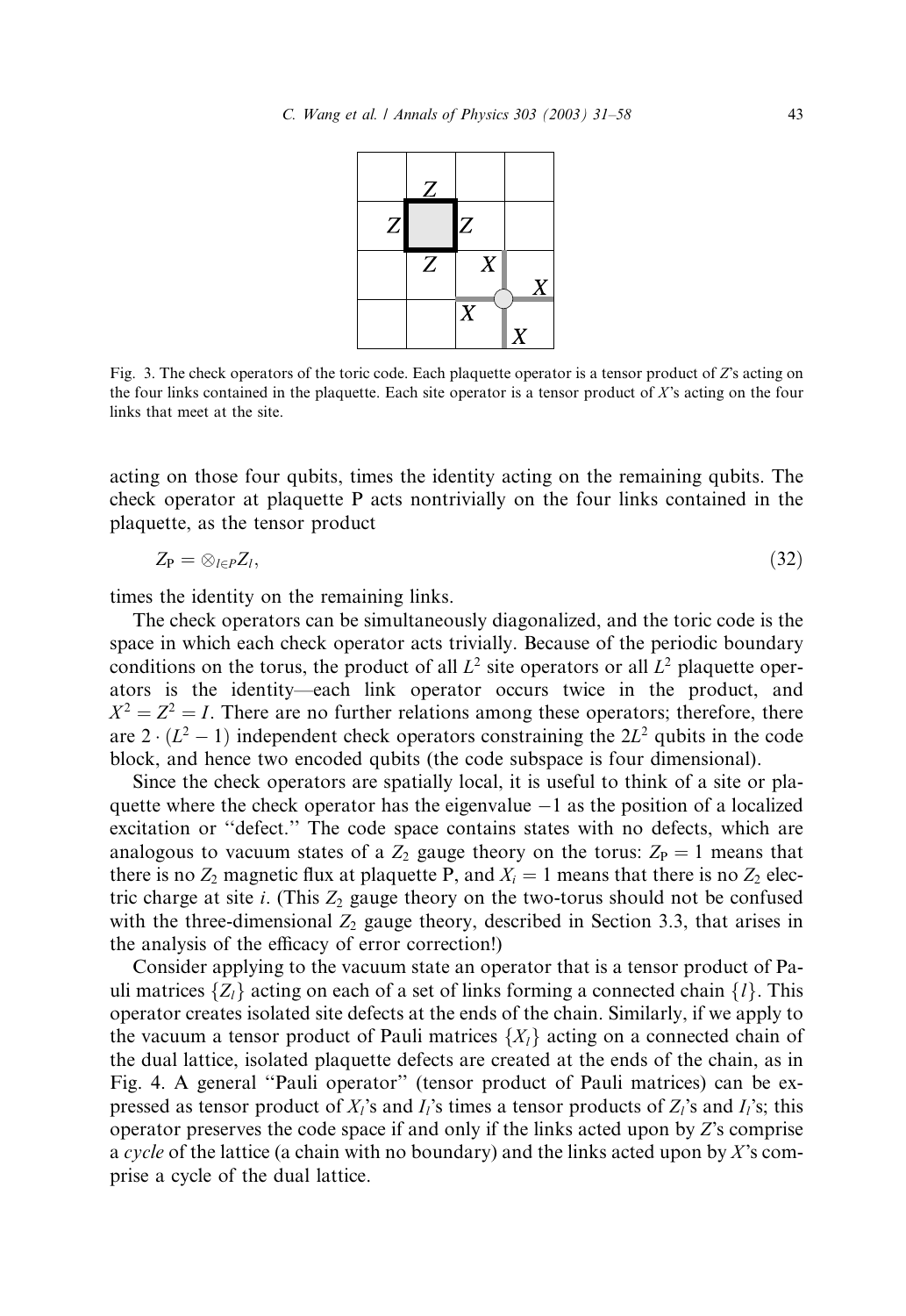

Fig. 4. Site defects and plaquette defects in the toric code. Applied to the code space, Z's acting on a connected chain of links (darkly shaded) create site defects (electric charges) at the ends of the chain. Similarly,  $X$ 's applied to a connected chain of dual links (lightly shaded) create plaquette defects (magnetic fluxes) at the ends of the chain.

Cycles on the torus are of two types. A homologically trivial cycle is the boundary of a region that can be tiled by plaquettes. A product of  $Z$ 's acting on the links of the cycle can be expressed as a product of the enclosed plaquette operators, which acts trivially on the code space. A homologically nontrivial cycle wraps around the torus and is not the boundary of anything. A product of  $Z$ 's acting on the links of the cycle preserves the code space, but acts nontrivially on the encoded quantum information. Associated with the two fundamental nontrivial cycles of the torus are encoded operations  $\bar{Z}_1$  and  $\bar{Z}_2$  acting on the two encoded qubits. Similarly, associated with the two dual cycles of the dual lattice are the corresponding encoded operations  $\bar{X}_1$ and  $\bar{X}_2$ , as shown in Fig. 5.

A general error acting on the code block can be expanded in terms of Pauli operators. Therefore, we can characterize the efficacy of error correction by considering how well we can protect the encoded state against Pauli operator errors. With the toric code,  $X$  errors (bit flips) and  $Z$  errors (phase flips) can be corrected indepen-



Fig. 5. Basis for the operators that act on the two encoded qubits of the toric code. (a) The encoded  $\bar{Z}_1$  is a tensor product of Z's acting on lattice links comprising a cycle of the torus, and the encoded  $\bar{X}_1$  is a tensor product of X's acting on dual links comprising the complementary cycle. (b)  $\bar{Z}_2$  and  $\bar{X}_2$  are defined similarly.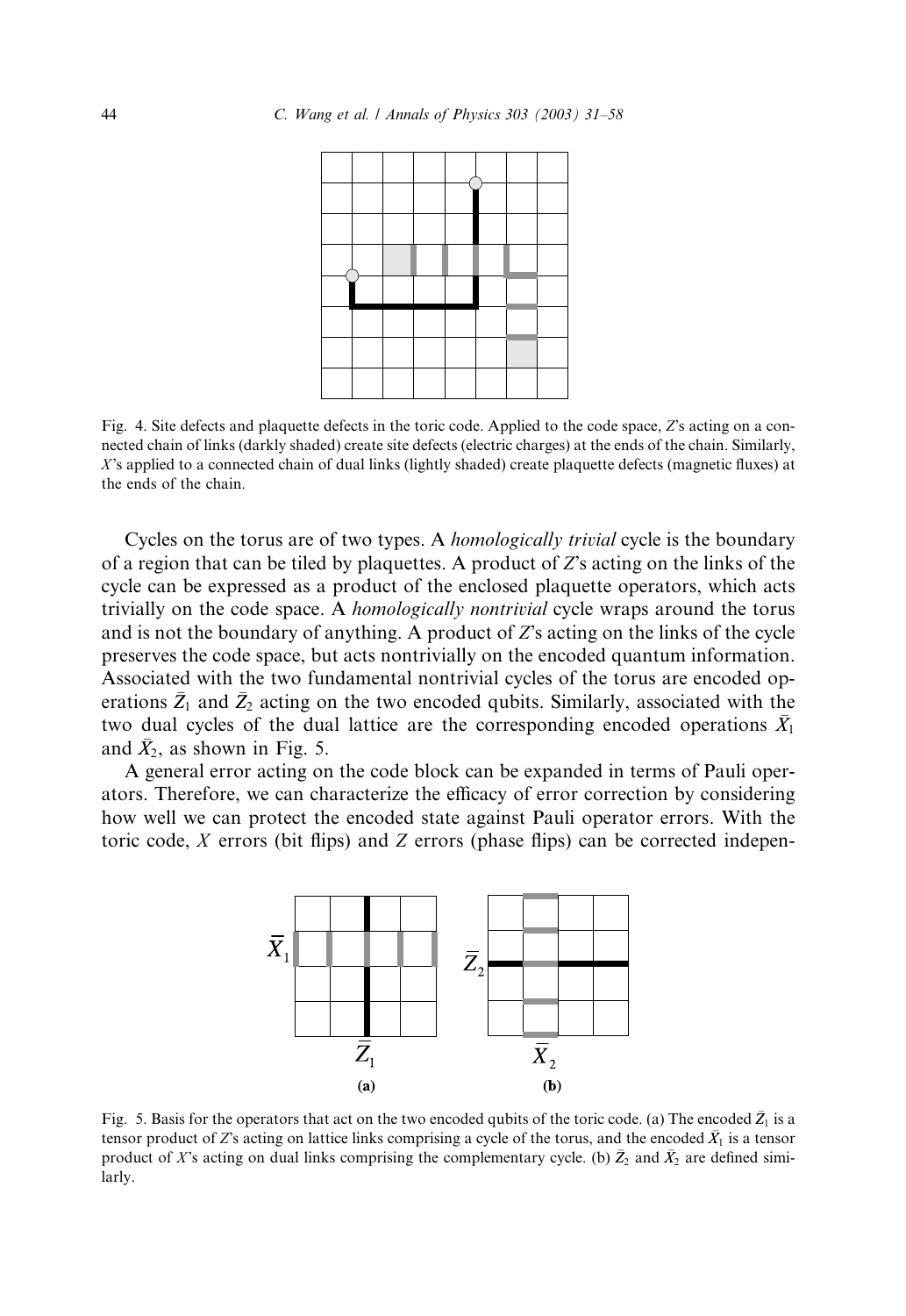dently; this suffices to protect against general Pauli errors, since a Y error is just a bit flip and a phase flip acting on the same qubit. We may therefore confine our attention to  $Z$  errors; the  $X$  errors may be dealt with in essentially the same way, but with the lattice replaced by its dual.

# 3.2. Perfect measurements and the random-bond Ising model

To be concrete, suppose that the Z errors are independently and identically distributed, occurring with probability  $p$  on each qubit. Noise produces an *error chain*  $E$ , a set of qubits acted upon by  $Z$ . To diagnose the errors, the code's local check operators are measured at each lattice site, the measurement outcomes providing a ''syndrome'' that we may use to diagnose errors. However, the syndrome is highly ambiguous. It does not completely characterize where the errors occurred; rather it only indicates whether the number of damaged qubits adjacent to each site is even or odd. That is, the measurement determines the boundary  $\partial E$  of the error chain E.

To recover from the damage, we choose a *recovery chain*  $E'$  that has the same boundary as the measured boundary of  $E$ , and apply  $Z$  to all the qubits of  $E'$ . Since  $\partial E = \partial E'$ , the chain  $D = E + E'$  is a cycle with  $\partial D = 0$ . Now, if D is homologically trivial, then the recovery successfully protects the two encoded qubits—the effect of the errors together with the recovery step is just to apply a product of check operators, which has trivial action on the code space. But if  $D$  is homologically nontrivial, then recovery fails—the encoded quantum information suffers an error.

Error recovery succeeds, then, if we can guess the homology class of the randomly generated chain E, knowing only its boundary  $\partial E$ —we succeed if our guess  $E' = E + D$  differs from E by a homologically trivial cycle D. If the error rate p is below a certain critical value  $p_c$  called the *accuracy threshold*, it is possible to guess correctly, with a probability of failure that approaches zero for a sufficiently large linear size L of the lattice. But if  $p$  is above  $p_c$ , the failure probability approaches a nonzero constant as  $L \to \infty$ . The numerical value of  $p_c$  is of considerable interest, since it characterizes how reliably quantum hardware must perform for a quantum memory to be robust.

Let prob $(E)$  denote the probability that the error chain is E, and let prob $[(E+D)|E]$  denote the normalized conditional probability for error chains  $E' = E + D$  that have the same boundary as E. Then, the probability of error per qubit lies below threshold if and only if, in the limit  $L \to \infty$ ,

$$
\sum_{E} \text{prob}(E) \cdot \sum_{D \text{ nontrivial}} \text{prob}[(E+D)|E] = 0. \tag{33}
$$

Eq. (33) says that error chains that differ from the actual error chain by a homologically nontrivial cycle have probability zero. Therefore, the outcome of the measurement of the check operators is sure to point to the correct homology class, in the limit of an arbitrarily large code block.

This criterion is identical to the criterion for long-range order in the two-dimensional RBIM, along the Nishimori line. The error chain  $E$  can be identified with the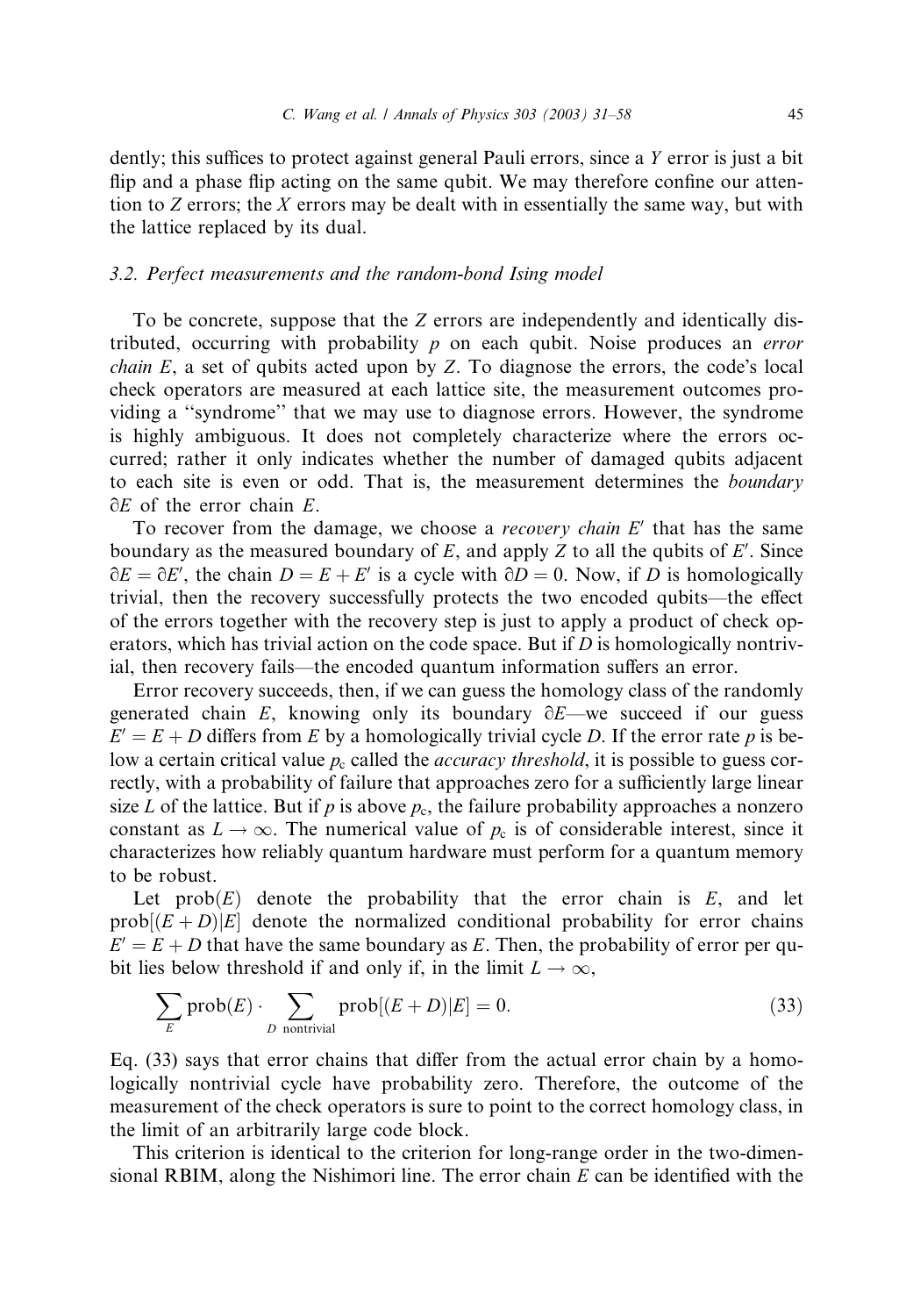chain of antiferromagnetic bonds of a sample, bounded by Ising vortices that are pinned down by the measurement of the local check operators. The ensemble of all the chains  ${E' }$  with a specified boundary can be interpreted as a thermal ensemble. If the temperature T and the error rate  $p$  obey Nishimori's relation, then the chain  $E'$  and the chain  $E$  have the same bond concentration. At low temperature along the Nishimori line, the cycle  $D = E + E'$  contains no large connected loops for typical samples and typical thermal fluctuations—the spin system is magnetically ordered and error recovery succeeds with high probability. But at higher temperature, the quenched chain E and the thermal chain  $E'$  fluctuate more vigorously. At the Nishimori point, D contains loops that ''condense,'' disordering the spins and compromising the effectiveness of error correction. Thus, the critical concentration  $p_c$  at the Nishimori point of the two-dimensional RBIM coincides with the accuracy threshold for quantum memory using toric codes (where  $p_c$  is the largest acceptable probability for either an X error or a Z error).

The optimal recovery procedure is to choose a recovery chain  $E'$  that belongs to the most likely homology class, given the known boundary of the chain  $\partial E' = \partial E$ . For  $p < p<sub>c</sub>$ , the probability distribution has support on a single class in the limit  $L \rightarrow \infty$ , and the optimal recovery procedure is sure to succeed. In the language of the RBIM, for a given sample with antiferromagnetic chain  $E$ , a chain  $E'$  of excited bonds can be classified according to the homology class to which the cycle  $D = E + E'$  belongs, and a free energy can be defined for each homology class. For  $p < p_c$  along the Nishimori line, the trivial homology class has lowest free energy, and the free energy cost of choosing a different class diverges as  $L \to \infty$ .

An alternative recovery procedure is to choose the single most likely recovery chain  $E'$ , rather than a chain that belongs to the most likely *class*. In the language of the RBIM, this most likely recovery chain  $E'$  for a given sample is the set of excited links that minimizes energy rather than free energy. This energy minimization procedure is sure to succeed if the error rate is  $p < p_{c0}$ , where  $p_{c0}$  is the critical bond concentration of the RBIM at  $T = 0$ . Since minimizing energy rather than free energy need not be optimal, we see that  $p_{c0} \leq p_c$ . However, the energy minimization procedure has advantages: it can be carried out efficiently using the Edmonds perfect matching algorithm [19,20], and without any prior knowledge of the value of p.

#### 3.3. Imperfect measurement and the random-plaquette gauge model

But the RBIM applies only to an unrealistic situation in which the outcomes of measurements of check operators are known with perfect accuracy. Since these are four-qubit measurements, they must be carried out with a quantum computer and are themselves degraded by noise. To obtain reliable information about the positions of the Ising vortices, we must repeat the measurements many times, assembling a measurement history from which we can infer the world lines of the vortices in three-dimensional spacetime.

To visualize the world lines in three dimensions, consider a three-dimensional simple cubic lattice on  $T^2 \times R$ , where  $T^2$  is the two-torus and R is the real line. The error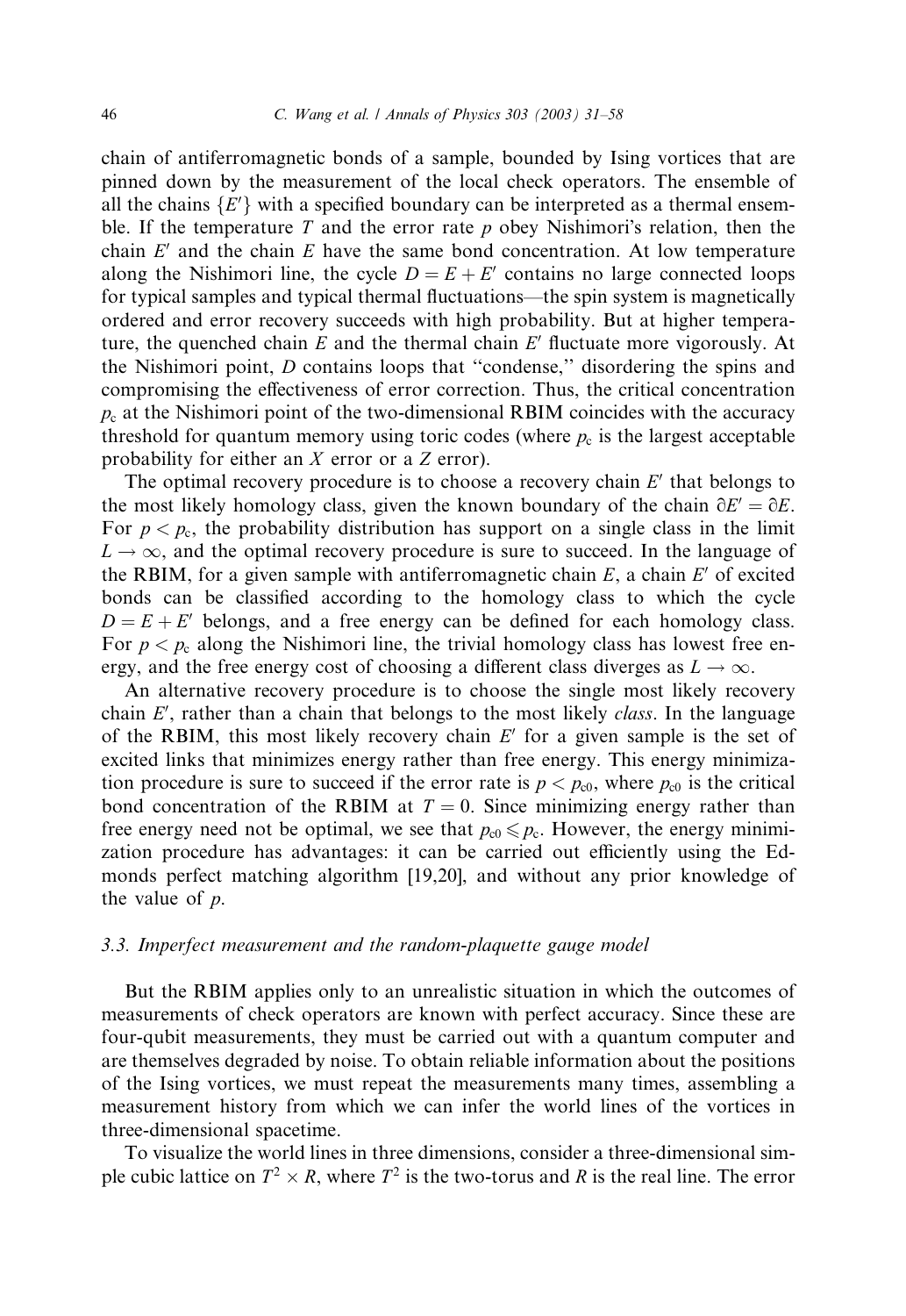operation acts at each integer-valued time  $t$ , and check operators are measured between each t and  $t + 1$ . Oubits in the code block are associated with timelike plaquettes, those lying in the  $tx$  and  $ty$  planes. A qubit error that occurs at time  $t$  is associated with a horizontal (spacelike) bond that lies in the time slice labeled by t. An error in the measurement of a check operator at site  $j$  between time  $t$  and time  $t + 1$  is associated with the vertical (timelike) bond connecting site j at time t and site *j* at time  $t + 1$ . Qubit errors on horizontal bonds occur with probability p, and measurement errors on vertical links occur with probability  $q$ . The set of all errors, both horizontal and vertical, defines a one-chain  $E$ , shown darkly shaded in Fig. 6. The set of all syndrome measurements with nontrivial outcomes (those where the observed value of the check operator is  $-1$  rather than  $+1$ ) defines a (vertical) one-chain S, shown lightly shaded in Fig. 6. The chains  $E$  and  $S$  share the same boundary; therefore the (possibly faulty) measurements of the check operators reveal the boundary of the error chain E.

Error recovery succeeds if we can guess the homology class of the error chain  $E$ , given knowledge of its boundary  $\partial E$ ; that is, we succeed if our guess  $E' = E + D$  differs from E by a cycle D that is homologically trivial on  $T^2 \times R$ . Thus, the accuracy threshold can be mapped to the confinement-Higgs transition of the RPGM. The error one-chain  $E$  on the dual lattice becomes the set of wrong-sign plaquettes on the lattice; its boundary points are magnetic monopoles, whose locations are determined by the measurements of local check operators. Since q need not equal p, the gauge model can be anisotropic—on the original lattice, the concentration of spacelike



Fig. 6. An error history shown together with the syndrome history that it generates, for the toric code. For clarity, the three-dimensional history of the two-dimensional code block has been compressed to two dimensions. Qubits reside on plaquettes, and four-qubit check operators are measured at each vertical link. Links where errors have occurred are darkly shaded, and links where the syndrome is nontrivial are lightly shaded. Errors on horizontal links indicate where a qubit flipped between successive syndrome measurements, and errors on vertical links indicate where the syndrome measurement was wrong. Vertical links that are shaded both lightly and darkly are locations where a nontrivial syndrome was found erroneously. The chain S of lightly shaded links (the syndrome) and the chain  $E$  of darkly shaded links (the errors) both have the same boundary.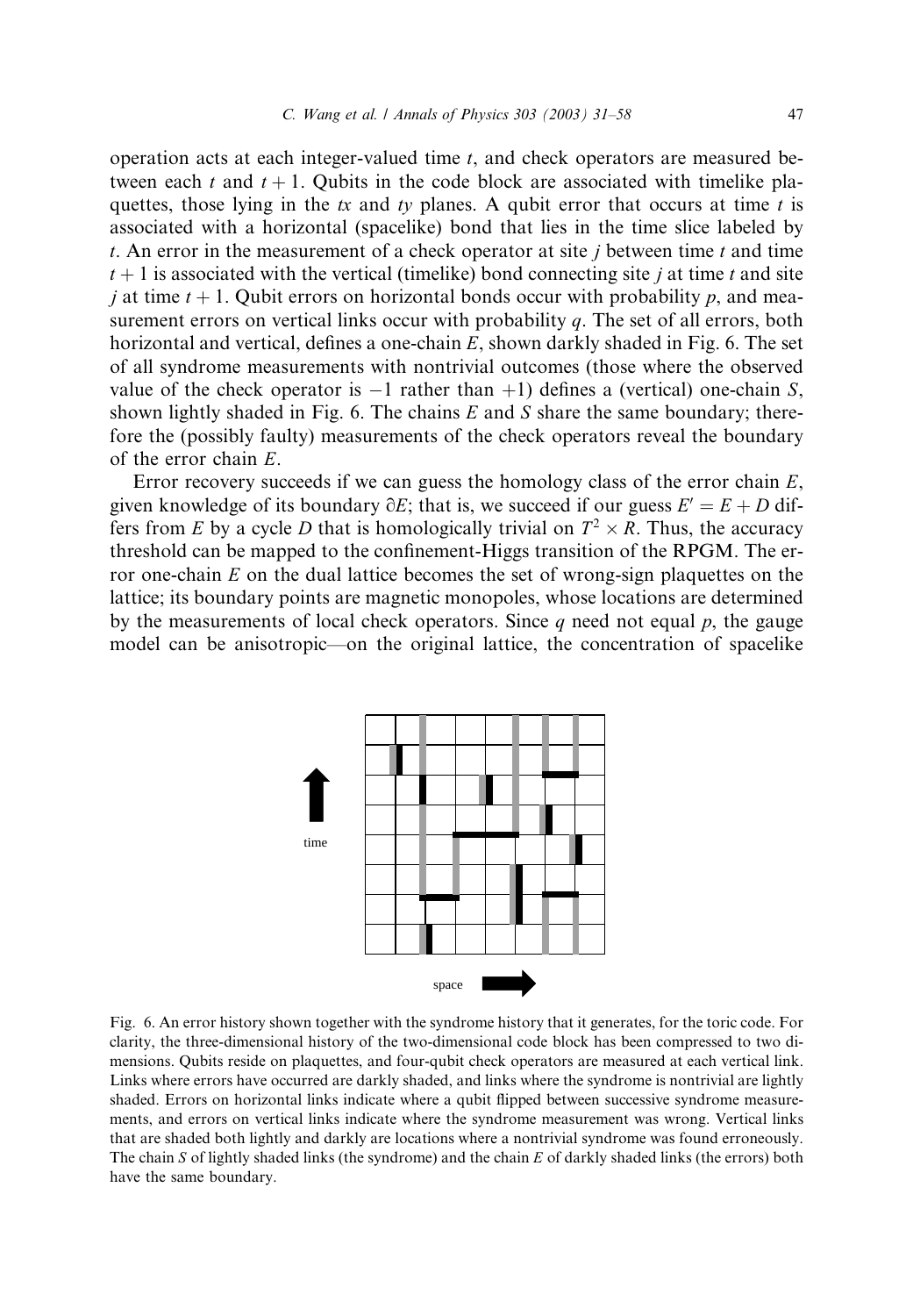wrong-sign plaquettes is  $q$  (spacelike plaquettes are dual to timelike bonds) and the concentration of timelike wrong-sign plaquettes is  $p$  (timelike plaquettes are dual to spacelike bonds). The ensemble of error chains  $\{E'\}$  that have the same boundary as E becomes the thermal ensemble determined by an anisotropic Hamiltonian, with the coupling  $K_{\text{space}}$  on spacelike plaquettes obeying the Nishimori relation  $K_{\text{space}} = K_q$  and the coupling  $K_{\text{time}}$  on timelike plaquettes the relation  $K_{\text{time}} = K_p$ .

For small p and q, the cycle  $D = E + E'$  contains no large connected loops for typical samples and typical thermal fluctuations—the gauge system is magnetically ordered and error recovery succeeds with high probability. But there is a critical curve in the  $(p, q)$  plane where the magnetic flux tubes "condense," magnetically disordering the system and compromising the effectiveness of error correction. For the sort of error model described in [9], the qubit error rate and the measurement error rate are comparable, so the isotropic model with  $p = q$  provides useful guidance. For that case, the critical concentration  $p_c$  at the Nishimori point of the three-dimensional RPGM coincides with the accuracy threshold for quantum memory using toric codes (where  $p_c$  is the largest acceptable probability for an X error, a Z error, or a measurement error). In the extreme anisotropic limit  $q \to 0$ , flux on spacelike plaquettes is highly suppressed, and the timelike plaquettes on each time slice decouple, with each slice described by the RBIM.

For both the 2D RBIM and the 3D (isotropic) RPGM, we may infer (as Nishimori argued for the RBIM [10]) that the phase boundary lies in the region  $p \leq p_c$ , i.e., does not extend to the right of the Nishimori point. From the perspective of the error recovery procedure, this property reflects that the best hypothesis about the error chain, when its boundary is known, is obtained by sampling the distribution prob $[(E+D)|E]$ . Thus, for each value of p, the fluctuations of D are best controlled (the spins or gauge variables are least disordered) by choosing the temperature on the Nishimori line. For  $p > p_c$  the magnetization of the 2D RBIM vanishes on the Nishimori line, and so must vanish for all  $T$ . A similar remark applies to the Wilson-loop order parameter of the 3D RPGM.

In particular, the critical value of p on the  $T = 0$  axis (denoted  $p_{c0}$ ) provides a lower bound on  $p_c$ . Rigorous arguments in [9] established that  $p_{c0} \ge 0.0373$  in the 2D RBIM and  $p_{c0} \ge 0.0114$  in the 3D RPGM. (A similar lower bound for the 2D RBIM was derived by Horiguchi and Morita many years ago [21].) We have estimated the value of  $p_{c0}$  using numerical simulations that we will now describe.

#### 4. Numerics

#### 4.1. Method

For the RBIM in two dimensions (but not in higher dimensions), and for the RPGM in three dimensions (but not in higher dimensions), it is numerically tractable to study the phase transition on the  $T = 0$  axis. Specifically, for the RBIM, we proceed as follows: Consider an  $L \times L$  lattice on the torus, and generate a sample by choosing a random  $\tau_{ii}$  at each bond (where  $\tau_{ii} = -1$  occurs with probability p).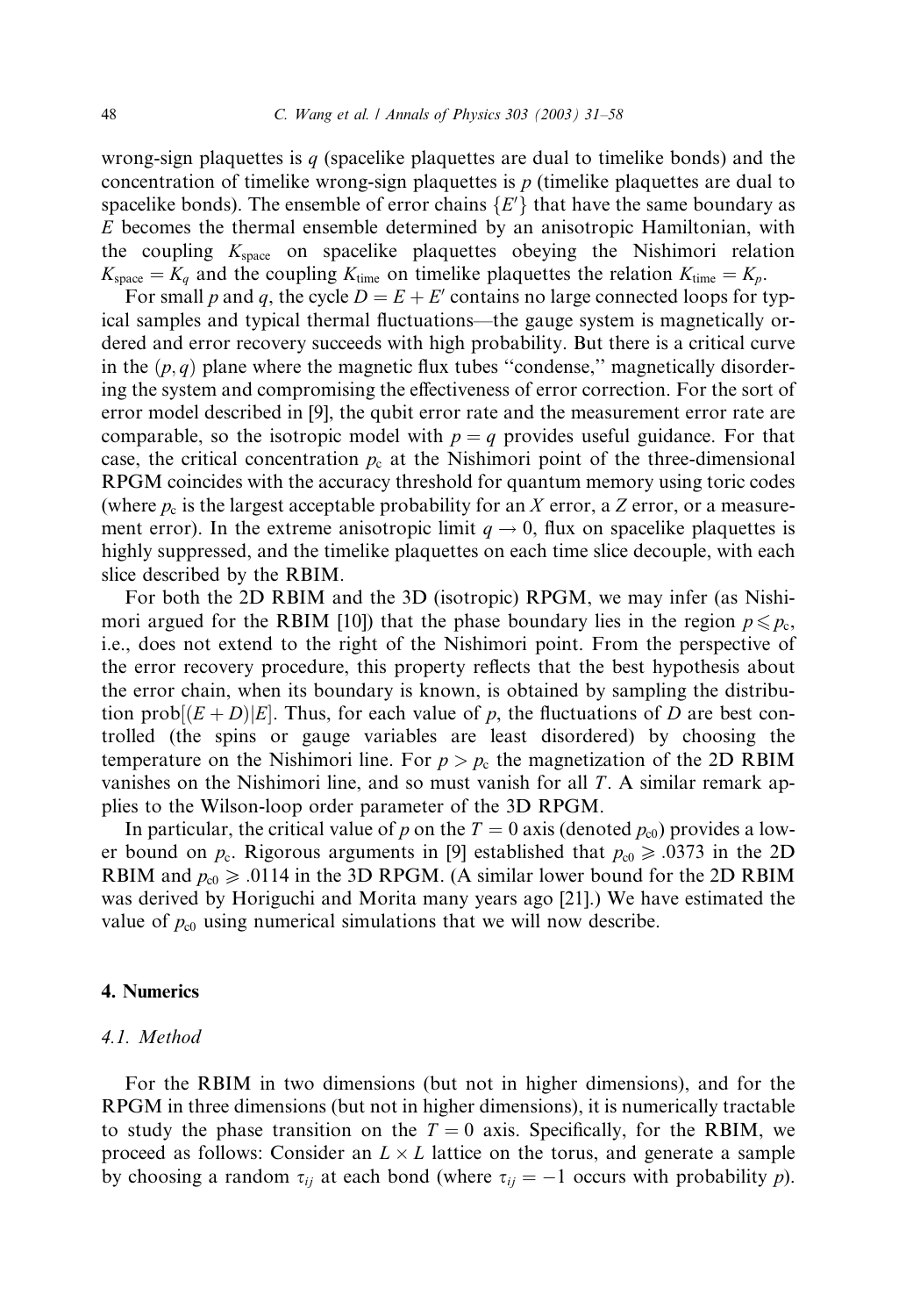Consider, for this sample, the one-chain  $E$  on the dual lattice containing bonds with  $\tau_{ii} = -1$ , and compute its boundary  $\partial E$  to locate the Ising vortices.

Then, to find the ground state of the Hamiltonian for this sample, construct the one-chain  $E'$  of the dual lattice, bounded by the Ising vortices, with the minimal number of bonds. This minimization can be carried out in a time polynomial in L using the Edmonds perfect matching algorithm [19,20]. (If the ground state is not unique, choose a ground state at random.) Now examine the one-cycle  $D = E + E'$  on the torus and compute whether its homology class is trivial. If so, we declare the sample a "success"; otherwise the sample is a "failure." Repeat for many randomly generated samples, to estimate the probability of failure  $P_{\text{fail}}(p)$ .

We expect  $P_{\text{fail}}(p)$  to be discontinuous at  $p = p_{\text{c}0}$  in the infinite volume limit. For  $p < p_{c0}$ , large loops in D are heavily suppressed, so that  $P_{fail}$  falls exponentially to zero for L sufficiently large compared to the correlation length  $\xi$ . But for  $p > p_{c0}$ , arbitrarily large loops are not suppressed, so we anticipate that the homology class is random. Since there are four possible classes, we expect  $P_{\text{fail}}$  to approach 3/4 as  $L \rightarrow \infty$ .

This expectation suggests a finite-size scaling ansatz for the failure probability. Let the critical exponent  $v_0$  characterize the divergence of the correlation length  $\xi$ at the critical point  $p = p_{c0}$ :

$$
\xi \sim |p - p_{\rm c0}|^{-\nu_0}.\tag{34}
$$

For a sufficiently large linear size  $L$  of the sample, the failure probability should be controlled by the ratio  $L/\xi$ ; that is, it is a function of the scaling variable

$$
x = (p - p_{c0})L^{1/v_0}.
$$
\n(35)

Thus the appropriate ansatz is

$$
P_{\text{fail}} \sim \frac{3}{4} f(x),\tag{36}
$$

where the function  $f$  has the properties

$$
\lim_{x \to -\infty} f(x) = 0, \quad \lim_{x \to \infty} f(x) = 1.
$$
\n(37)

Though the scaling ansatz should apply asymptotically in the limit of large  $L$ , there are systematic corrections for finite  $L$  that are not easily estimated.

According to Eq. (36), the failure probability at  $p = p_{c0}$  has a universal value  $(3/4) f(0)$  that does not depend on L. Thus, by plotting  $P_{\text{fail}}$  vs. p for various values of L, we can estimate  $p_{c0}$  by identifying the value of p where all the curves cross. To find  $v_0$ , we observe that

$$
\log\left(\frac{\partial P_{\text{fail}}}{\partial p}\bigg|_{p=p_{\text{c}0}}\right) = \frac{1}{v_0} \log L + \text{constant.}
$$
\n(38)

Hence, if we estimate the slope of  $P_{\text{fail}}$  at  $p = p_{\text{c}0}$ , we can extract  $v_0$  from a linear fit to a plot of log(slope) vs.  $log L$ .

The three-dimensional RPGM can be analyzed by the same method. A sample is generated by randomly choosing  $\tau_{\rm P}$  on each plaquette of an  $L^3$  cubic lattice on the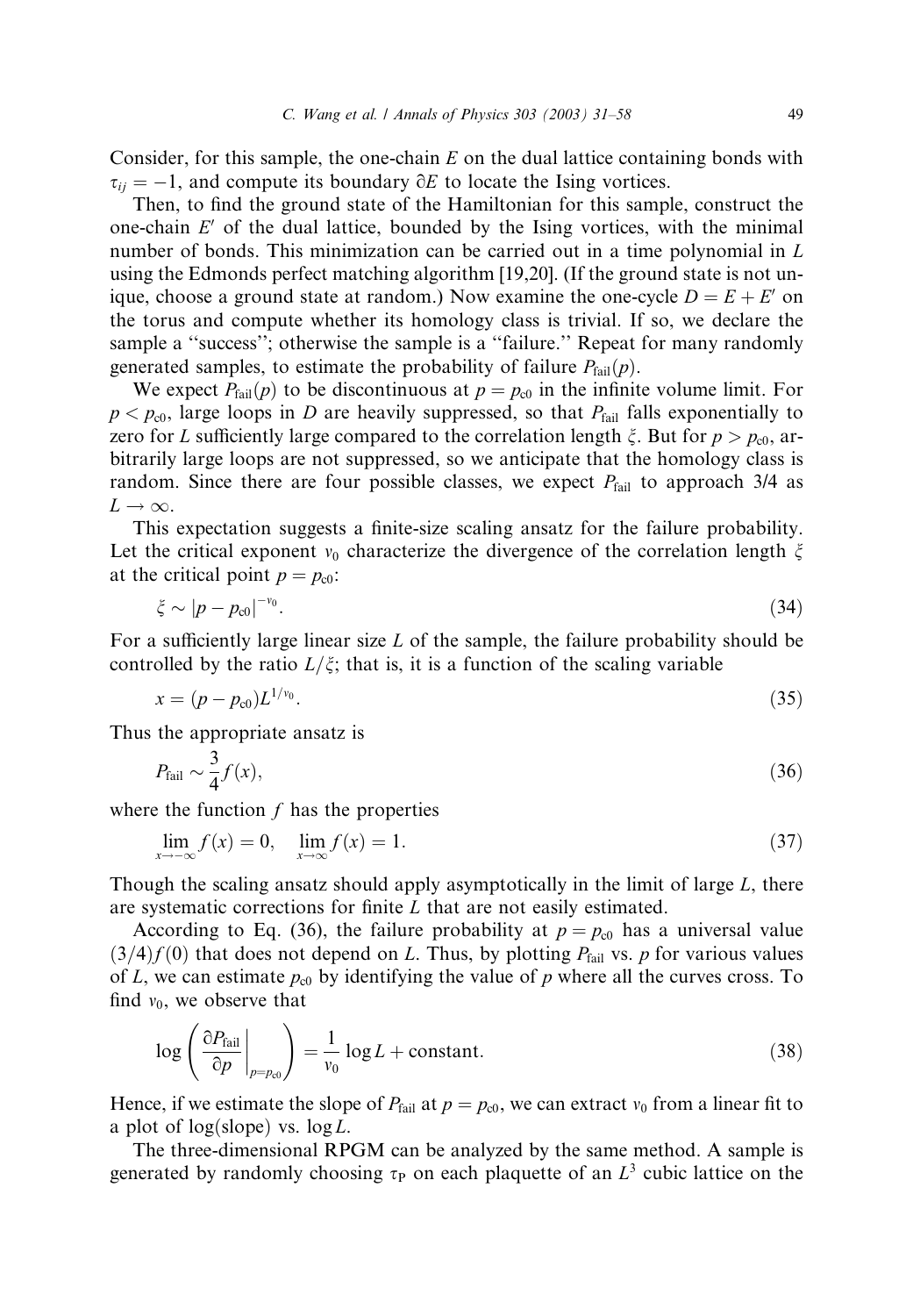3-torus. The wrong-sign plaquettes define a one-chain  $E$  on the dual lattice, whose boundary defines the locations of the magnetic monopoles. The ground state of the sample is constructed by finding the one-chain  $E'$  with the same boundary that has the minimal length, and the one-cycle  $D = E + E'$  is examined to determine if it is homologically trivial. Since there are eight homology classes on the 3-torus, the scaling ansatz becomes

$$
P_{\text{fail}} \sim \frac{7}{8} \tilde{f}(x),\tag{39}
$$

and  $p_{c0}$  and  $v_0$  are estimated as described above.

For the RBIM in three dimensions, or the RPGM in four dimensions,  $E$  and  $E'$ become two-chains. To construct the ground state, then, we must find the minimal two-dimensional surface that has a specified boundary. Unfortunately, this problem is known to be NP-hard [22] and so appears to be computationally intractable.

Detailed numerical studies of the two-dimensional RBIM in the vicinity of the Nishimori point have been done earlier by other authors [11,12], using methods that are not very effective at low temperature. The  $T = 0$  phase transition has been studied using methods related to ours [20,23], but with less numerical accuracy. As far as we know, numerical studies of the RPGM have not been previously attempted.

#### 4.2. Random-bond Ising model

We measured  $P_{fail}$  by generating 10<sup>6</sup> samples for each value of L from 2 to 36, and for each value of  $p$  increasing in increments of .001 from .100 to .107; in addition we generated 10<sup>6</sup> samples at  $L = 37, 38, 40, 42$  for  $p = .102, .103, .104$ . Values of  $P_{fail}$  for even L lie slightly but systematically above the values for odd L at the same  $p$ ; therefore we analyzed the data for even and odd L separately. Data for  $L = 16, 20, 24, 28, 32, 36$  are shown in Fig. 7, and data for  $L = 15, 19, 23, 27, 31, 35$ are shown in Fig. 8. Crudely, the point of concordance of the data sets provides an estimate of  $p_{c0}$ , while the trend of the data with L determines the exponent  $v_0$ .

We did a global fit of the data to the form

$$
P_{\text{fail}} = A + Bx + Cx^2,\tag{40}
$$

where  $x = (p - p_{c0})L^{1/v_0}$ , adopting a quadratic approximation to the scaling function  $f(x)$  in the vicinity of  $x = 0$ . (In the range of x we considered, the quadratic term is small but not quite negligible.) For even  $L$  ranging from 22 to 42, our fit found

$$
p_{c0} = .10330 \pm .00002,
$$
  
\n
$$
v_0 = 1.49 \pm .02,
$$
\n(41)

where the quoted errors are one-sigma statistical errors. For odd  $L$  ranging from 21 to 37, our fit found

$$
p_{c0} = .10261 \pm .00003,
$$
  
\n
$$
v_0 = 1.46 \pm .02.
$$
\n(42)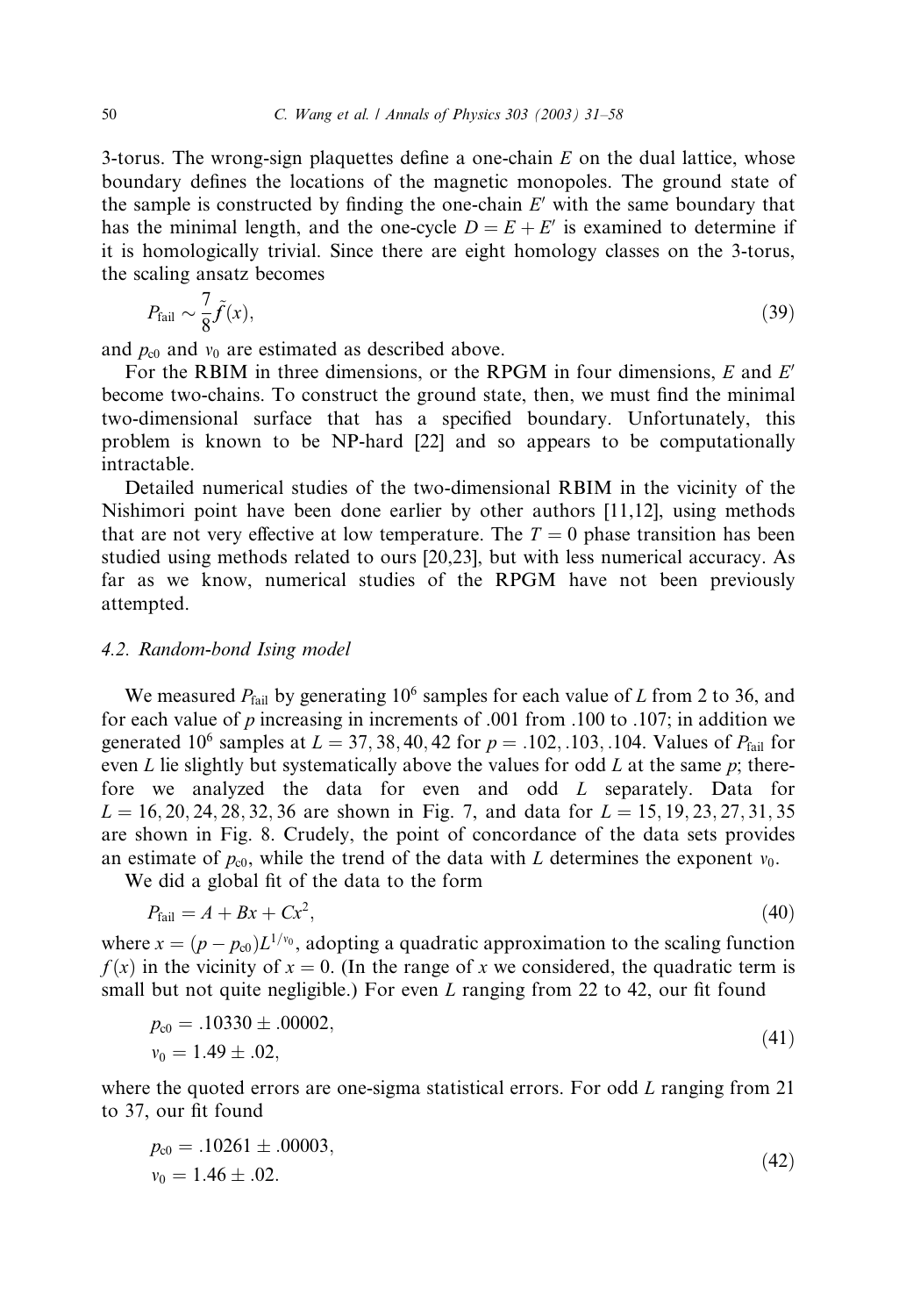

Fig. 7. The failure probability  $P_{\text{fail}}$  as a function of the error probability p for linear size  $L = 16, 20, 24$ ; 28; 32; 36, in the two-dimensional random-bond Ising model. Each data point was generated by averaging  $10<sup>6</sup>$  samples.



Fig. 8. The failure probability  $P_{\text{fail}}$  as a function of the error probability p for linear size  $L = 15, 19, 23$ ; 27; 31; 35, in the two-dimensional random-bond Ising model. Each data point was generated by averaging  $10<sup>6</sup>$  samples.

The discrepancy between the values of  $p_{c0}$  for even and odd L indicates a nonnegligible finite-size effect.

On closer examination, we see evidence for small but detectable violations of our scaling ansatz in both the even and odd data sets. These violations are very well accounted for by the modified ansatz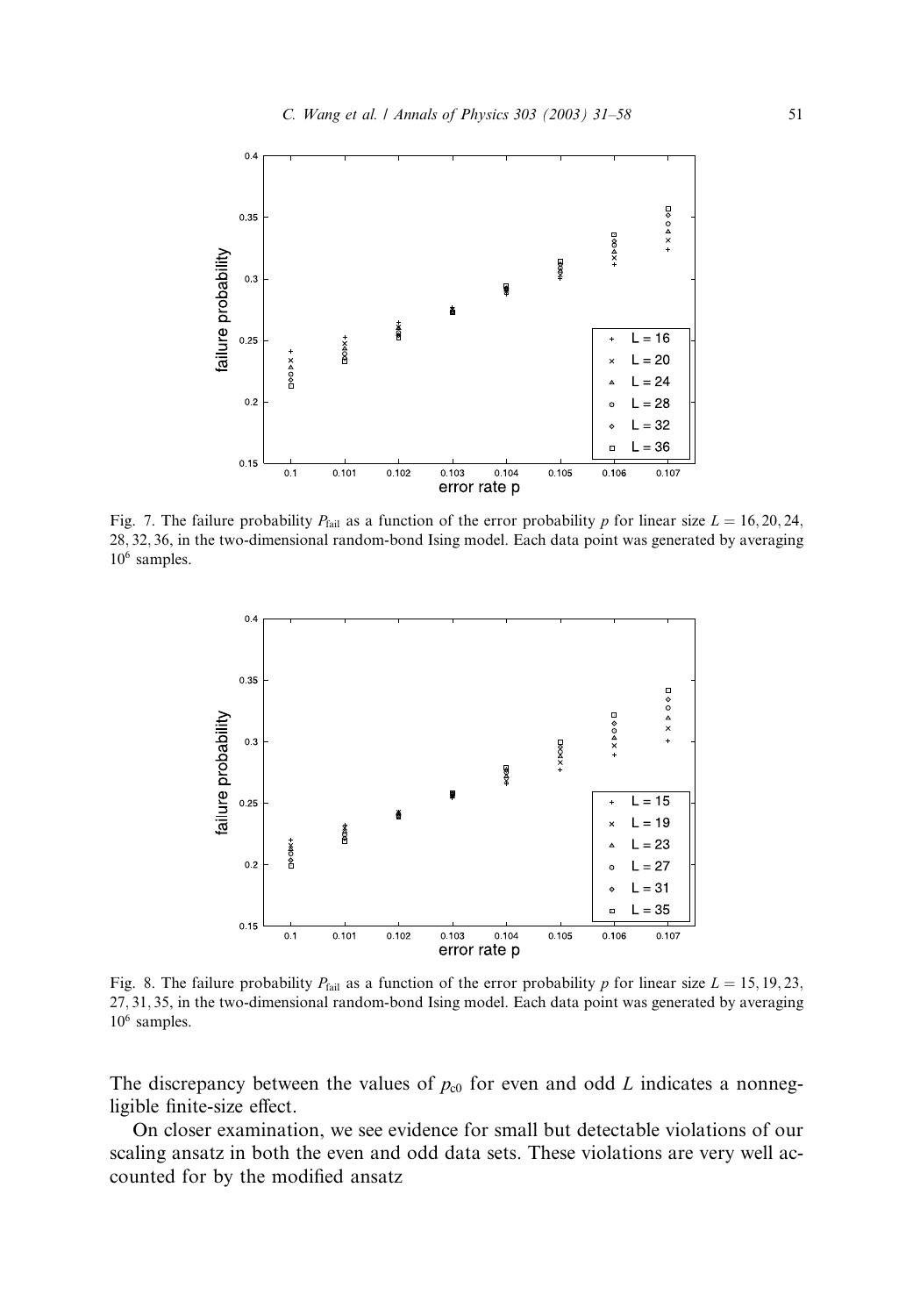52 C. Wang et al. / Annals of Physics 303 (2003) 31–58

$$
P_{\text{fail}} = A + Bx + Cx^2 + \begin{cases} D_{\text{even}} \cdot L^{-1/\mu_{\text{even}}} & (L \text{ even}), \\ D_{\text{odd}} \cdot L^{-1/\mu_{\text{odd}}} & (L \text{ odd}), \end{cases}
$$
(43)

which includes a nonuniversal additive correction to  $P_{\text{fail}}$  at criticality, different for even and odd sizes. Fitting the modified ansatz to the data for even L ranging from 2 to 42, we find

$$
p_{c0} = .10309 \pm .00003,
$$
  
\n
$$
v_0 = 1.461 \pm .008,
$$
  
\n
$$
D_{even} = 0.165 \pm .002,
$$
  
\n
$$
\mu_{even} = 0.71 \pm .01.
$$
\n(44)

Fitting to the data for odd  $L$  ranging from 3 to 37, we find

$$
p_{c0} = .10306 \pm .00008,
$$
  
\n
$$
v_0 = 1.463 \pm .006,
$$
  
\n
$$
D_{odd} = -.053 \pm .003,
$$
  
\n
$$
\mu_{odd} = 2.1 \pm .3.
$$
\n(45)

In Fig. (9) we show the data for all values of L and p; using the values of  $p_{c0}$ ,  $v_0$ , D, and  $\mu$  found in our fits, we have plotted  $P_{\text{fail}}$ , with the nonuniversal correction of Eq. (43) subtracted away, as a function of the scaling variable  $x = (p - p_{c0})L^{1/v_0}$ . All of the data lie on a single line, indicating that residual scaling violations are quite small. Furthermore, the agreement between the values of  $p_{c0}$  and  $v_0$  extracted from the even and odd data sets, which were fit independently, indicates that our extrapolation to large  $L$ 



Fig. 9. The failure probability  $P_{\text{fail}}$ , with the nonuniversal correction of Eq. (43) subtracted away, as a function of the scaling variable  $x = (p - p_0)L^{1/v_0}$  for the two-dimensional random-bond Ising model, where  $p_{c0}$  and  $v_0$  are determined by the best fit to the data. A two-sigma error bar is shown for each point. The data for values of L from 2 to 42 lie on a single line, indicating that the (small) scaling violations are well accounted for by our ansatz.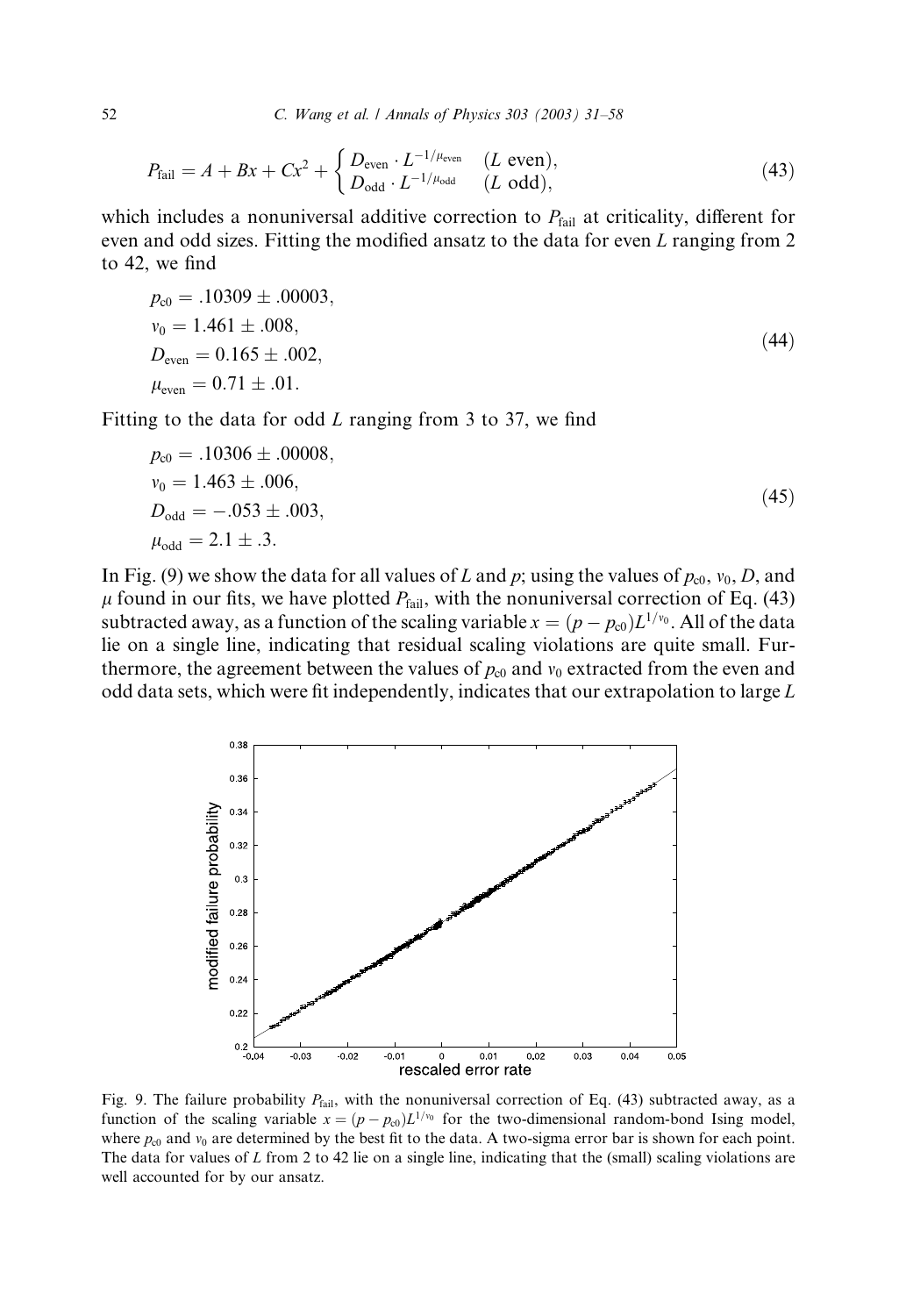is reasonable, and that the statistical errors in Eqs. (44) and (45) do not seriously underestimate the actual errors in our measurement. A plausible conclusion is that

$$
p_{c0} = .1031 \pm .0001,
$$
  
\n
$$
v_0 = 1.46 \pm .01.
$$
\n(46)

An earlier measurement reported by Kawashima and Rieger found [23]

$$
p_{c0} = .104 \pm .001,
$$
  
\n
$$
v_0 = 1.30 \pm .02;
$$
\n(47)

their value of  $p_{c0}$ , but not of  $v_0$ , is compatible with ours. An important reason why our value of  $p_{c0}$  has a smaller statistical error than theirs is that they computed a different observable (the domain wall energy) for which the finite-size scaling analysis is more delicate than for the failure probability (another critical scaling exponent is involved).

In a recent study of the Nishimori point, Merz and Chalker found [12]

$$
p_c = .1093 \pm .0002,
$$
  

$$
v = 1.50 \pm .03.
$$
 (48)

There is a clear discrepancy between the values of  $p_c$  and  $p_{c0}$ , in disagreement with the conjecture of Nishimori [13] and Kitatani [14]. Evidence for a reentrant phase diagram has also been found by Nobre [24], who reported

$$
p_{c0} = .1049 \pm .0003. \tag{49}
$$

In principle, the phase transitions at  $T = 0$  and at the Nishimori point could be in different universality classes, so that the critical exponents  $v_0$  and v could have different values. However, our measurement of  $v_0$  at  $T = 0$  is consistent with the value of  $\nu$  at the Nishimori point reported by Merz and Chalker [12].

# 4.3. Random-plaquette gauge model

We measured  $P_{fail}$  by generating 10<sup>6</sup> samples for each value of L from 9 to 14, and for each value of p increasing in increments of .0004 from .02805 to .03005; in addition we generated 10<sup>6</sup> samples at  $L = 15$ , 16 for  $p = .02845, .02925, .03005$ . Values of  $P_{\text{fail}}$  for even L lie slightly but systematically above the values for odd L at the same p; therefore we analyzed the data for even and odd  $L$  separately. Data for even  $L$  are shown in Fig. 10. Crudely, the point of concordance of the data sets provides an estimate of  $p_{c0}$ , while the trend of the data with L determines the exponent  $v_0$ .

We did a global fit of the data to the form

$$
P_{\text{fail}} = A + Bx + Cx^2,\tag{50}
$$

where  $x = (p - p_{c0})L^{1/v_0}$ , adopting a quadratic approximation to the scaling function  $f(x)$  in the vicinity of  $x = 0$ . For L ranging from 9 to 16, our fit found

$$
p_{c0} = .02937 \pm .00002, \quad v_0 = 0.974 \pm .026 \text{ (L even)},
$$
  
\n
$$
p_{c0} = .02900 \pm .00001, \quad v_0 = 1.025 \pm .016 \text{ (L odd)},
$$
\n(51)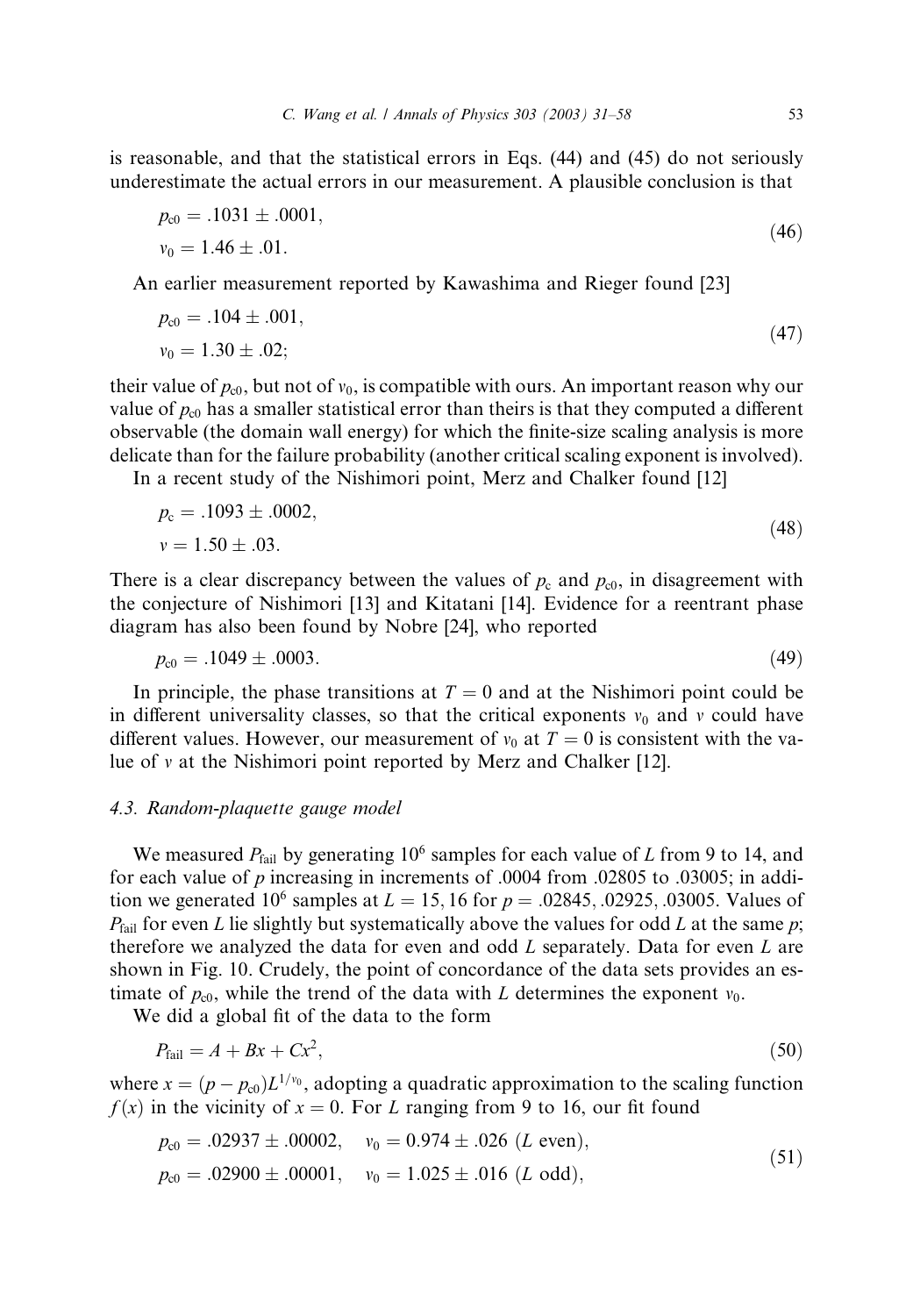

Fig. 10. The failure probability  $P_{\text{fail}}$  as a function of the error probability p for linear size  $L = 10, 12, 14, 16$ , in the three-dimensional random-plaquette gauge model. Each data point was generated by averaging  $10<sup>6</sup>$ samples.

where the quoted errors are one-sigma statistical errors. The results for even and odd L are incompatible, indicating a nonnegligible finite-size effect.

We believe that our analysis for even  $L$  is likely to be more reliable; finite size effects are enhanced for odd  $L$ , the case in which the failure probability is smaller. All of the even  $L$  data are shown in Fig. 11, with  $P_{fail}$  plotted as a function of



Fig. 11. The failure probability  $P_{\text{fail}}$  as a function of the scaling variable  $x = (p - p_{\text{col}})L^{1/v_0}$  for the randomplaquette gauge model, where  $p_{c0}$  and  $v_0$  are determined by the best fit to the data. A two-sigma error bar is shown for each point. The data for all even values of L from 10 to 16 lie on a single curve, indicating that scaling violations are small.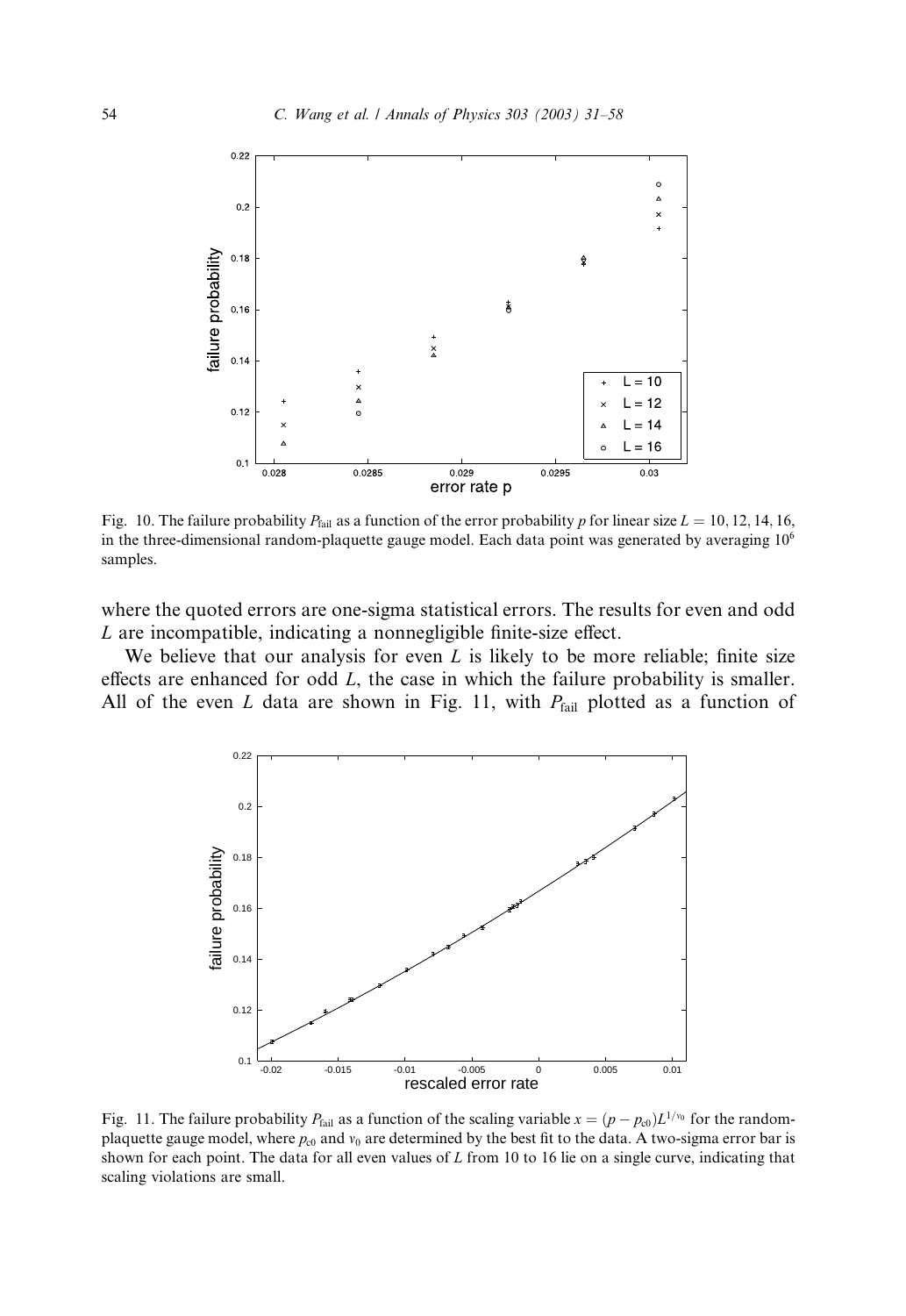$x = (p - p_{c0})L^{1/v_0}$ , where  $p_{c0}$  and  $v_0$  are determined by our fit. The data fit a single curve, indicating that scaling violations are small. (Scaling violations are more discernable in the odd L data set.) A reasonable conclusion is that

$$
p_{c0} = .0293 \pm .0002,
$$
  
\n
$$
v_0 = 1.00 \pm .05.
$$
\n(52)

#### 4.4. The failure probability at finite temperature

Our numerical studies of the RBIM and the RPGM were restricted to the  $T = 0$ axis. We calculated the failure probability to estimate the critical disorder strength  $p_{c0}$  and the critical exponent  $v_0$ . Here we will describe how the calculation of the failure probability could be extended to nonzero temperature.

To calculate the failure probability in the zero-temperature RBIM, we generate a sample by specifying a one-chain  $E$  of antiferromagnetic links, and then we construct the one-chain  $E'$  of minimal energy with the same boundary as E. Failure occurs if the cycle  $D = E + E'$  is homologically nontrivial.

At nonzero temperature we should construct  $E'$  to belong to the homology class that minimizes free energy rather than energy. For a given sample with antiferromagnetic one-chain E, the free energy  $F(E, h)$  of homology class h is found by summing over domain wall one-chains  $\{E'\}$  such that  $E + E' \in h$ :

$$
\exp[-\beta F(E,h)] = Z(E,h) = \sum_{E':E+E' \in h} e^{-\beta H_E},
$$
\n(53)

where  $H_E$  denotes the Hamiltonian Eq. (1) with antiferromagnetic chain E. If the trivial homology class  $h = e$  has the lowest free energy, then the sample is a "success"; otherwise it is a "failure." We can estimate the failure probability  $P_{\text{fail}}(p, T)$  by randomly generating many samples, and determining for each whether it is a success or a failure.

For the random bond Ising model on a torus, the sum Eq. (3) includes only the chains E' such that  $E + E'$  is in the trivial homology class. To sum over the class h, we can augment E by adding to it a representative of h. For each h, we can compute

$$
\frac{Z(E,h)}{Z(E,e)} = \exp[-\beta(F(E,h) - F(E,e))];
$$
\n(54)

the sample  $E$  is a success if this ratio of partition functions is less than one for each  $h \neq e$ .

The ratio is the thermal expectation value  $\langle \mathcal{O}_h \rangle_K$  of an observable  $\mathcal{O}_h$  that "inserts" a domain wall'' wrapping around a cycle C representing h. That is, the effect of  $\mathcal{O}_h$  is to flip the sign of the bond variable  $\tau_{ii}$  for each bond  $\langle ij \rangle$  in C:

$$
\mathcal{O}_h = \exp\left[-2K \sum_{\langle ij\rangle \in C} \tau_{ij} S_i S_j\right].
$$
\n(55)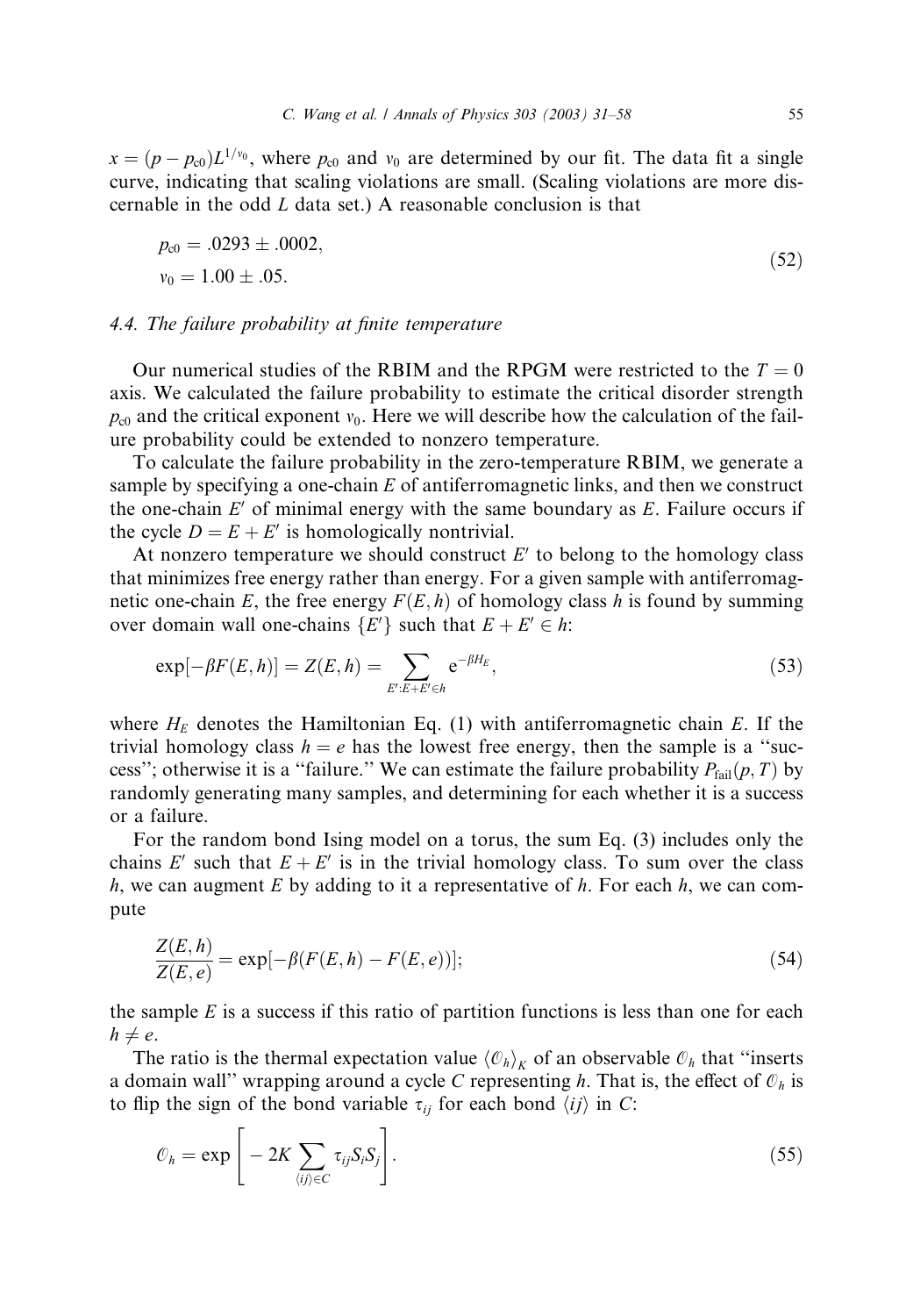In principle, we could measure  $\langle \mathcal{O}_h \rangle_K$  by the Monte-Carlo method, generating typical configurations in the thermal ensemble of  $H<sub>E</sub>$ , and evaluating  $\mathcal{O}_h$  in these configurations. Unfortunately, this method might not produce an accurate measurement, because the configurations that dominate  $\langle \mathcal{O}_h \rangle_K$  may be exponentially rare in the thermal ensemble—a configuration with excited bonds on C can have an exponentially large value of  $\mathcal{O}_h$  that overcomes exponential Boltzmann suppression.

One solution to this problem is to express  $Z(E, h)/Z(E, e)$  as a product of quantities, each of which can be evaluated accurately by Monte Carlo. Let  ${e = P_0, P_1, P_2, \ldots, P_{k-1}, P_k = C}$  be a sequence of open chains interpolating between the empty chain and the cycle C, where  $P_{i+1} - P_i$  contains just a single bond. We may write

$$
\frac{Z(E,h)}{Z(E,e)} = \frac{Z(E,P_1)}{Z(E,P_0)} \cdot \frac{Z(E,P_2)}{Z(E,P_1)} \cdots \frac{Z(E,P_k)}{Z(E,P_{k-1})}.
$$
\n(56)

Each ratio  $Z(E, P_{i+1})/Z(E, P_i)$  is the expectation value of an operator that acts on a single bond, evaluated in the thermal ensemble of the Hamiltonian with antiferromagnetic bonds on the chain  $E + P_i$ ; this expectation value can be evaluated by Monte-Carlo with reasonable computational resources. (For an application of this trick in a related setting, see [25].)

Using this method, we can determine whether  $Z(E, h)/Z(E, e)$  exceeds one for any  $h \neq e$  and hence whether the sample E is a success or a failure. Generating many samples, we can estimate  $P_{fail}(p, T)$ . In principle, then we can calculate the failure probability for the optimal recovery scheme, in which  $p$  and  $T$  obey Nishimori's relation. By a similar method, we can calculate the failure probability for the RPGM. However, we have not attempted this calculation.

# 5. Conclusions

The three-dimensional random-plaquette gauge model, and the analogous antisymmetric tensor models in higher dimensions, provide new examples of multicritical points with strong disorder. These models have phase diagrams that qualitatively resemble the phase diagram of the two-dimensional random-bond Ising model.

Our results indicate that the boundary between the ferromagnetic and paramagnetic phases of the RBIM is reentrant rather than vertical below the Nishimori line. If the disorder strength p satisfies  $p_{c0} < p < p_c$ , then the ground state of the spin system does not have long-range order. As the temperature  $T$  increases with  $p$  fixed, long-range order is first restored, and then lost again as the temperature increases further. At  $T = 0$  the spins are frozen in a disordered state driven by quenched randomness. But apparently this ground state is entropically unfavorable—at low but nonzero temperature typical states in the thermal ensemble have long-range ferromagnetic order.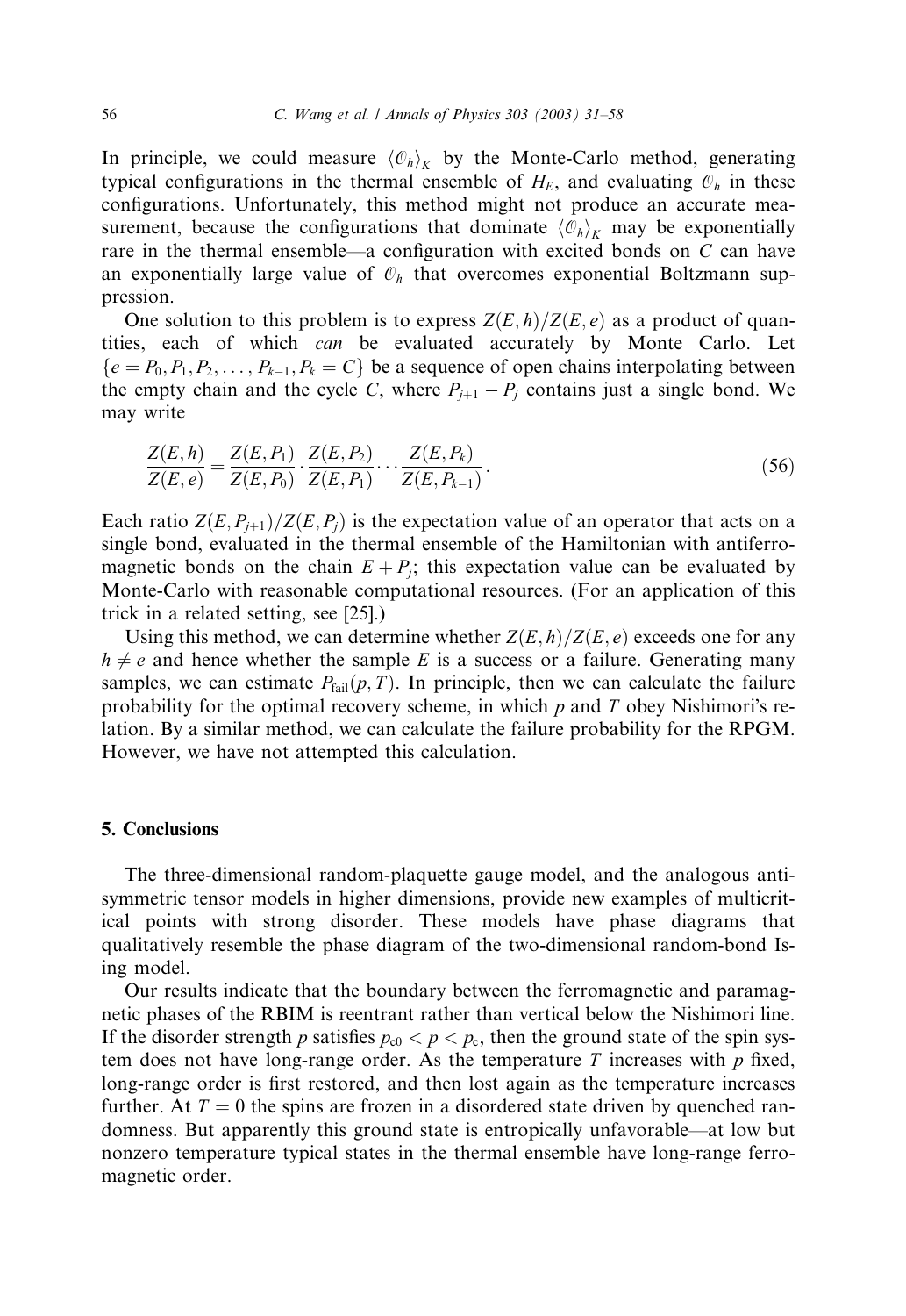This behavior seems less remarkable when considered from the viewpoint of our error recovery protocol. For given  $p$  and a specified error syndrome, the recovery method with optimal success probability proceeds by inferring the most likely homology class of errors consistent with the syndrome. There is no a priori reason for the most likely single error pattern (the ground state) to belong to the most likely error homology class (the class with minimal free energy) even in the limit of a large sample. Our numerical results indicate that for error probability  $p$  such that  $p_{c0} < p < p_c$ , the probability that the ground state does not lie in the most likely homology class remains bounded away from zero as  $L \rightarrow \infty$ .

In our numerical studies of the RBIM and RPGM at zero temperature, we have computed a homological observable, the failure probability. This observable has advantages over, say, the domain wall energy, because it obeys a particularly simple finite-size-scaling ansatz. Therefore, we have been able to determine the critical disorder strength  $p_{c0}$  and the critical exponent  $v_0$  to good accuracy with relatively modest computational resources.

Not surprisingly, our numerical values for  $p_{\rm c0}$  are notably larger than rigorous lower bounds derived using crude combinatoric arguments in [9]:  $p_{c0} \approx .1031$  compared with the bound  $p_{c0} \ge 0.0373$  in the RBIM, and  $p_{c0} \approx 0.0293$  compared with  $p_{c0} \geq 0.0114$  in the RPGM.

The zero-temperature critical disorder strength  $p_{c0}$  is a lower bound on the value of the critical disorder strength  $p_c$  along the Nishimori line, and of special interest because of its connection with the accuracy threshold for robust storage of quantum information. Our result means that stored quantum data can be preserved with arbitrarily good fidelity if, in each round of syndrome measurement, qubit errors and syndrome measurement errors are independently and identically distributed, with error probability per qubit and per syndrome bit both below 2.9%. For qubit errors and measurement errors occurring at differing rates, an accuracy threshold could be inferred by analyzing an anisotropic random-plaquette gauge model, with differing disorder strength for horizontal and vertical plaquettes. Relating these threshold error rates to fidelity requirements for quantum gates requires further analysis of the sort discussed in [9].

We have also measured the critical exponent  $v_0$  that controls the divergence of the correlation length as p approaches  $p_{c0}$ , finding  $v_0 \approx 1.46$  in the RBIM and  $v_0 \approx 1.0$  in the RPGM. The value of  $v_0$  is also relevant to the efficacy of quantum error correction — through its connection with finite-size scaling,  $v_0$  determines how large the code block should be to achieve a specified storage fidelity, for  $p$  less than but close to  $p_{c0}$ .

Quantum computers are believed to be more powerful than classical computers—classical computers are unable to simulate quantum computers efficiently. The accuracy threshold for quantum memory is a fascinating phase transition, separating a low-noise quantum phase from a high-noise classical phase. In this paper, we have described one way to analyze this phase transition using methods from traditional statistical physics. Furthermore, the connection with quantum memory provides an enlightening new perspective on local spin and gauge systems with strong quenched disorder.